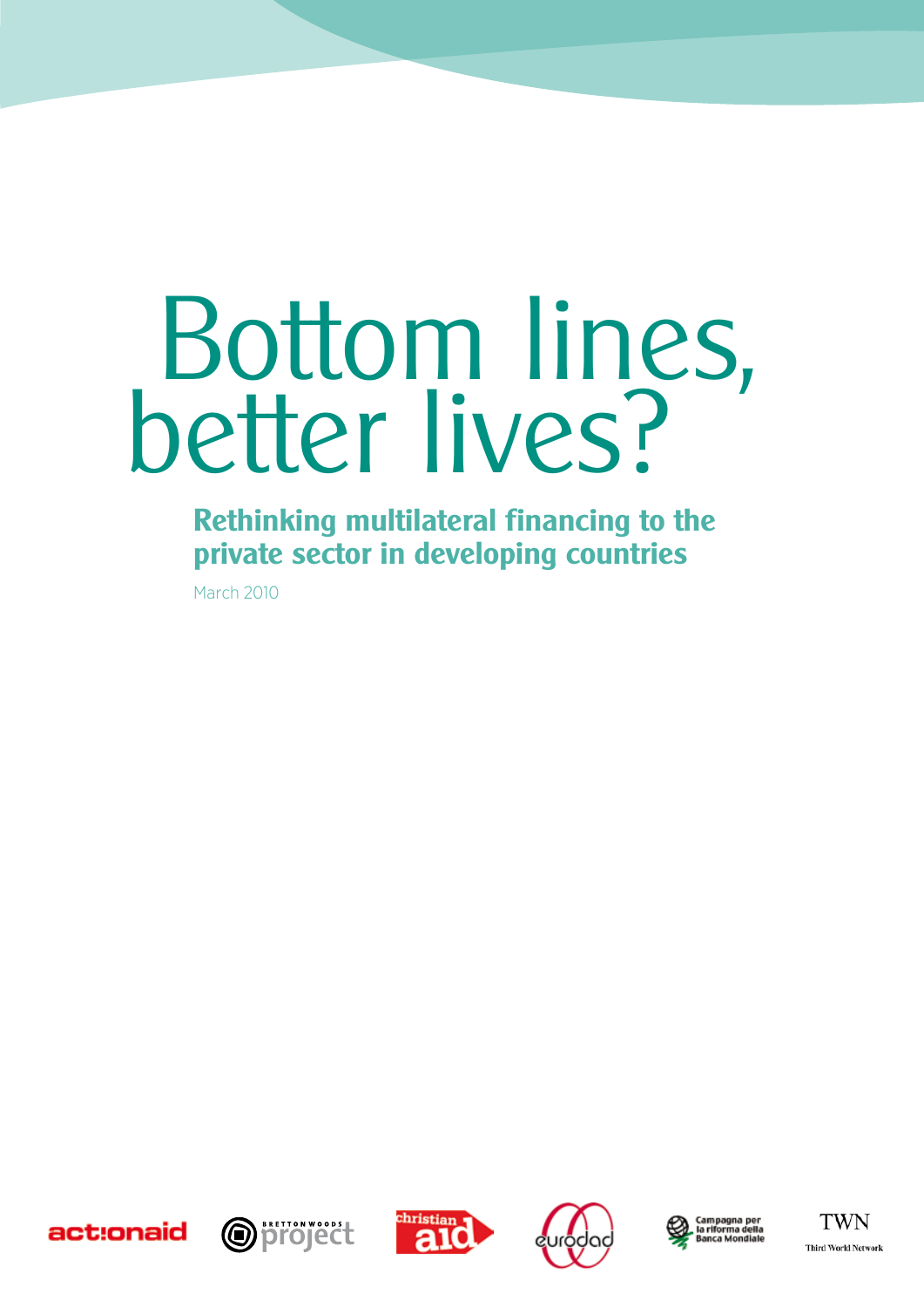This report is printed on 100% recycled paper by RAP Spiderweb. Design by Base Eleven.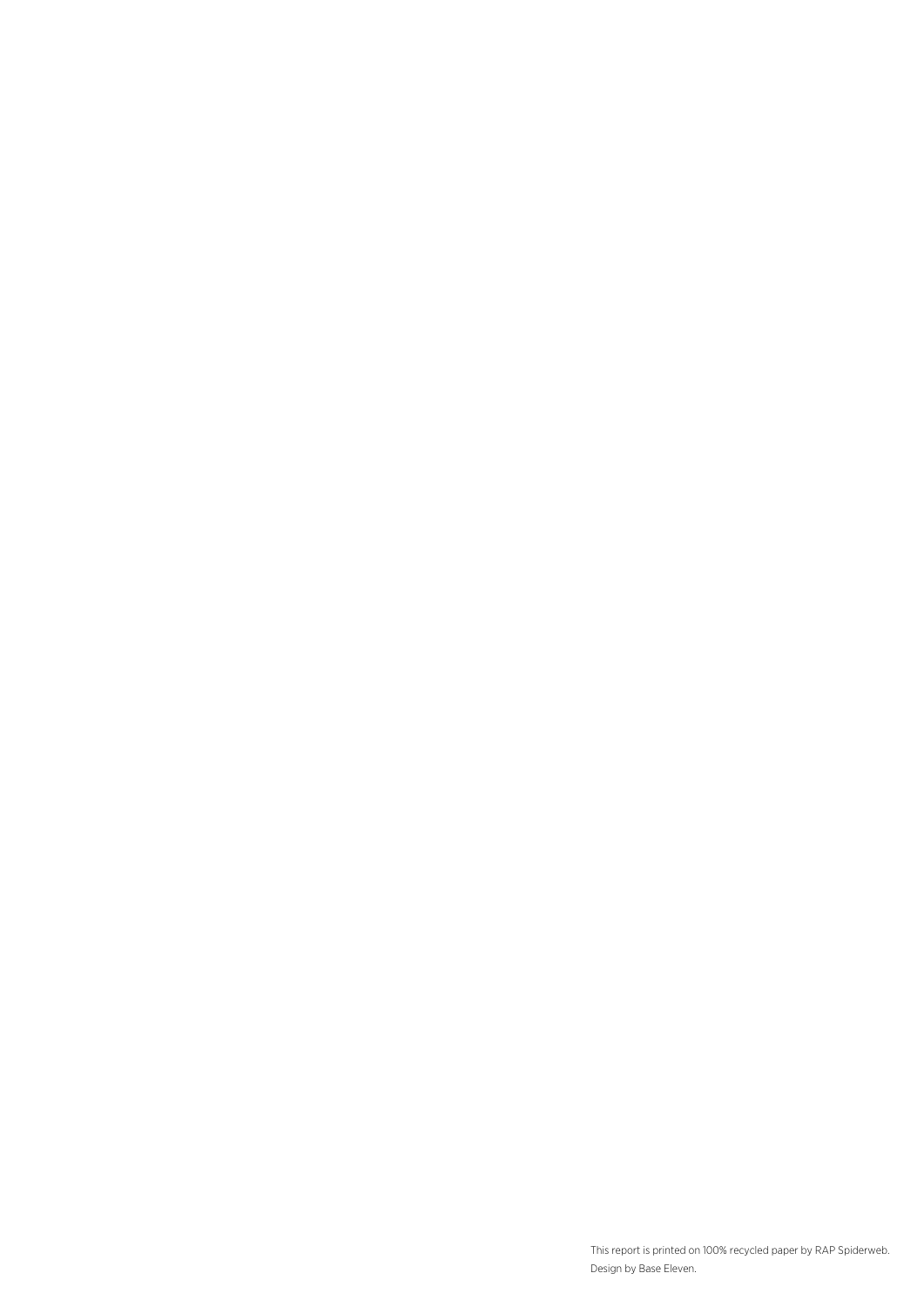This report was written by the signatory organisations and coordinated by Jesse Griffiths. Financial support was also provided by Oxfam Great Britain and the UK Aid Network.

A great many people from non-governmental organisations across the world, international financial institutions, academia and government agencies provided extremely helpful comments throughout the drafting process. Particular thanks are due to Antonio Tricarico, Bhumika Muchhala, Gideon Rabinowitz, Helena Viñes Fiestas, Melissa Hall, Matthew Coghlan, Nuria Molina, Penny Fowler, Soren Ambrose, Peter Chowla, Ama Marston and Amy Horton.

# **Contents**

|              | <b>Executive Summary</b>                                             | 2               |
|--------------|----------------------------------------------------------------------|-----------------|
| 1.           | <b>Introduction</b>                                                  | 4               |
|              | <b>1a</b> The rapid growth of multilateral private<br>sector finance | 4               |
|              | <b>1b</b> What are the MDBs?                                         | 5               |
|              | <b>1c</b> Purpose of this paper                                      | $\overline{7}$  |
| $\mathbf{2}$ | <b>MDB</b> approaches                                                | 8               |
|              | 2a Mandates and missions                                             | 8               |
|              | <b>2b</b> Approach to the private sector                             | 10 <sup>1</sup> |
|              | 2c Policy advice and Technical<br>Assistance (TA)                    | 11              |
| 3            | Project selection, monitoring and                                    |                 |
|              | evaluation                                                           | 13              |
|              | <b>3a</b> Selecting projects                                         | 13              |
|              | <b>3b</b> Monitoring and evaluation                                  | 15              |
|              | <b>3c</b> Transparency                                               | 16              |
| 4            | The growth of 'arms-length' financing                                | 17              |
| 5            | <b>Conclusions and recommendations</b>                               | 20              |

## Acronyms used

| ADB         | Asian Development Bank                                  |
|-------------|---------------------------------------------------------|
| AfDB        | African Development Bank                                |
| <b>DBIs</b> | Doing Business Indicators                               |
| CAO         | Compliance Advisor Ombudsman (IFC)                      |
| EBRD        | European Bank for Reconstruction and<br>Development     |
| FIB         | European Investment Bank                                |
| IADB        | Inter-American Development Bank                         |
| IFG         | Independent Evaluation Group (of the World<br>Bank)     |
| IFC.        | International Finance Corporation (World<br>Bank Group) |
| MDBs        | Multilateral Development Banks                          |
| <b>SMEs</b> | Small and medium enterprises                            |
|             |                                                         |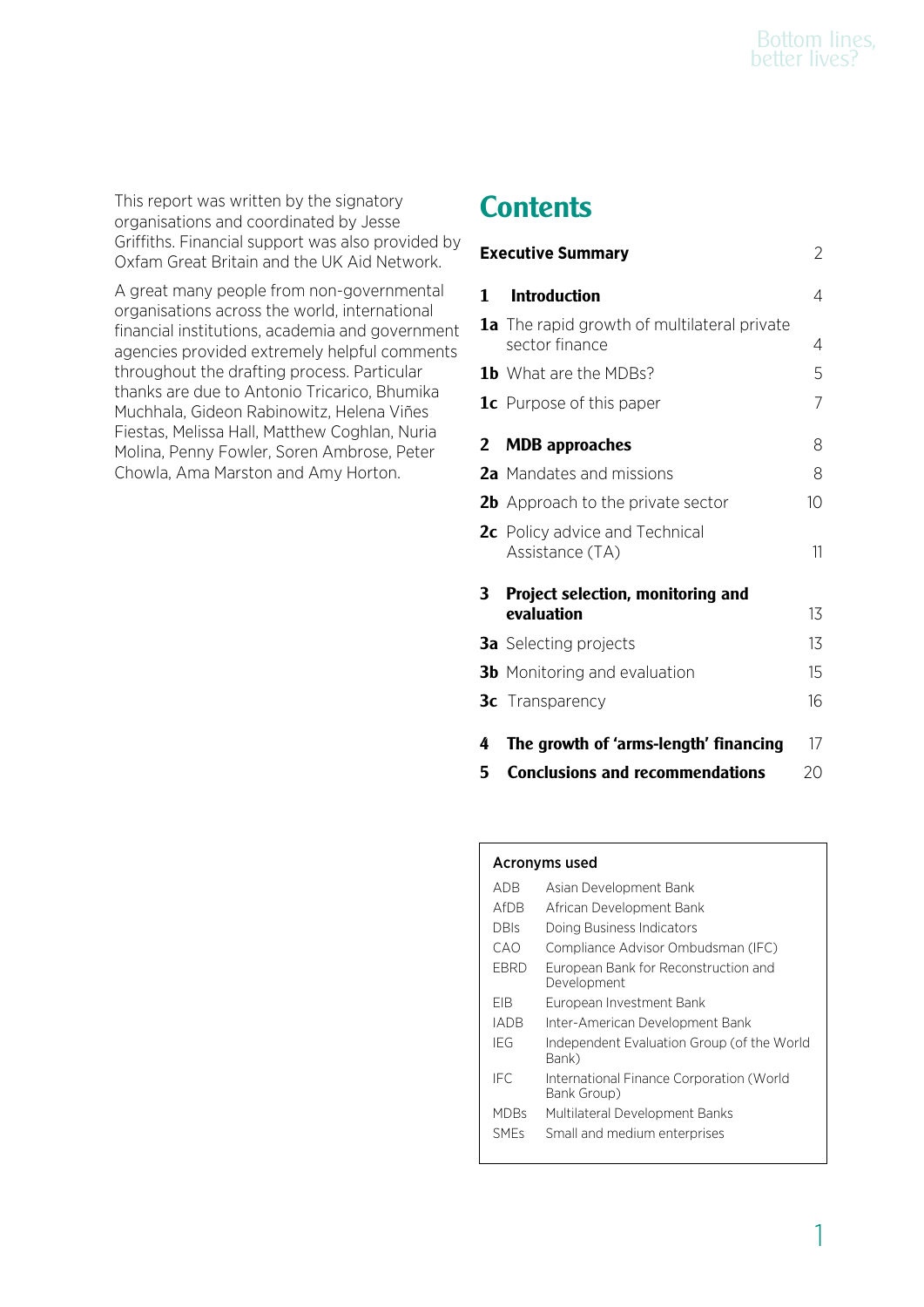# **Executive Summary**

Since 1990, financing to the private sector by multilateral development banks<sup>1</sup> (MDBs) - has increased ten-fold, from less than \$4 billion to more than \$40 billion per year. Private sector finance is now a major part of the overall portfolio of many multilaterals. As organisations that work for poverty eradication, environmental sustainability and human rights, we believe this area of MDB operations can have significant impacts in developing countries, yet is little known and under-examined.

At a time when MDBs are seeking additional public funds to bolster their capital base and expand their activities, including their private sector work, this paper critically examines their overall approach. It focuses on the extent to which the mandates and missions, norms and procedures within the private sector operations of MDBs allow them to put poverty reduction, human rights, and environmental sustainability at the core of what they do.

Focussing on six of the main MDBs, it finds a number of areas of concern, and sets out an agenda for change. This agenda is based on two widely shared principles. First, MDBs should support country-owned development plans and strategies. Second, they should focus their activities in areas where they can most directly contribute to pro-poor, sustainable outcomes.

The private sector can be a vitally important engine for sustainable development, but private companies can also have detrimental impacts on poverty, human rights and the environment. This paper finds that MDBs' **approach to the private sector and development** has been controversial and not always sufficiently focussed on promoting sustainable development or reducing poverty. For example they have:

- Tended to adopt an 'investment climate approach' to the private sector, which has often meant prioritising attracting foreign investment rather than focussing on those private sector activities that will do most to contribute to sustainable development and build a vibrant national private sector.
- Adopted a banking model which has focussed MDB activities in areas which are already favoured by investors, rather than the sectors in which investment would reap the highest returns for sustainable development.
- Used policy advice, technical assistance and the production and dissemination of research to promote the above.

Further, the MDBs' project **selection, monitoring and evaluation procedures** have tended to prioritise commercial rather than social and environmental returns. Internal evaluations have regularly found that MDBs have failed to demonstrate sufficient 'additionality' for their financing – meaning that they run the risk of merely replicating the activities of private financial institutions, rather than driving investment towards businesses or sectors that have the greatest benefit for sustainable development. The above and other problems mean that project selection is effectively biased against poorer countries and smaller companies. Monitoring and evaluation methodologies have also been insufficiently focussed on poverty reduction, and transparency and disclosure of information has been weak.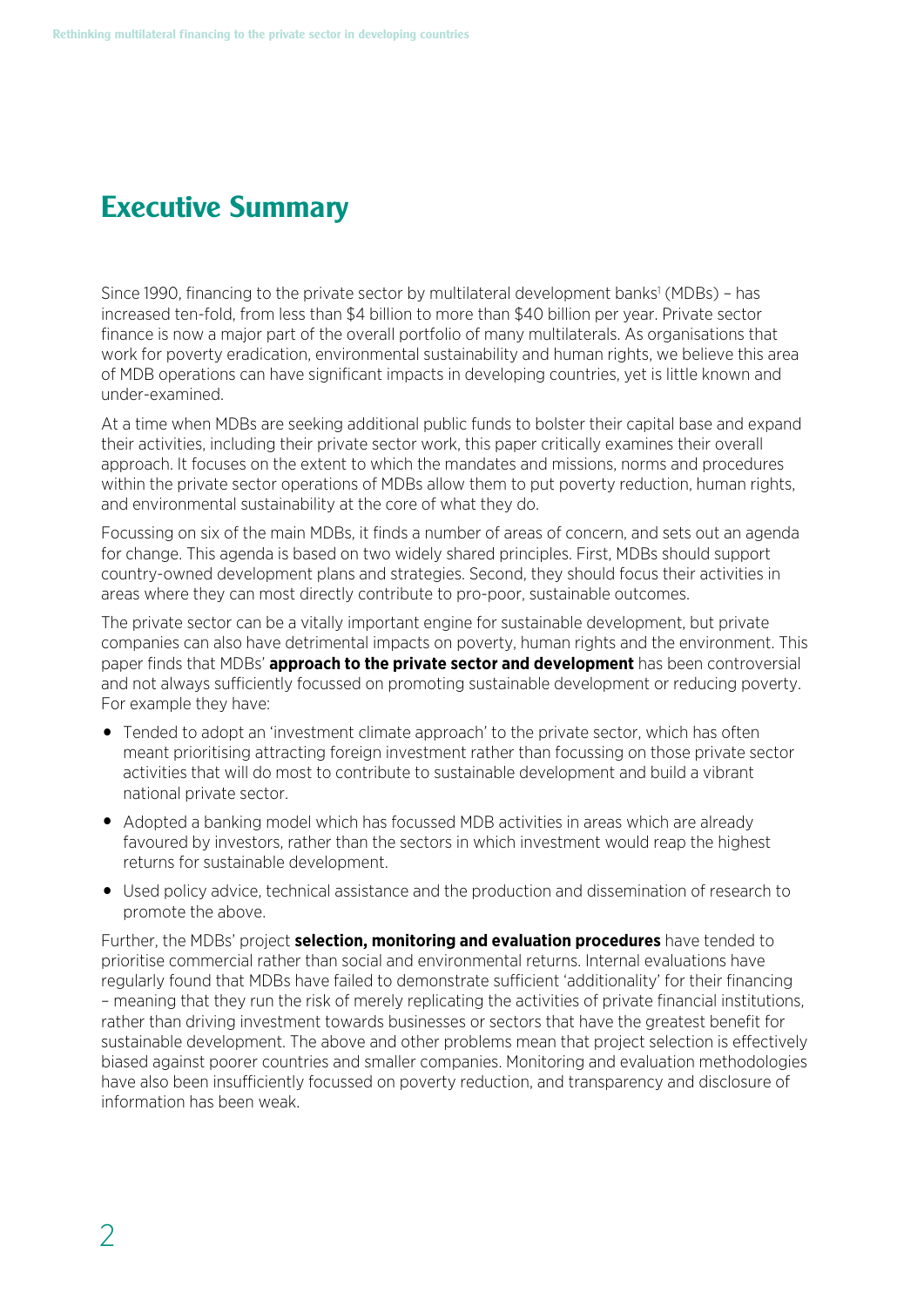The rapid growth of **'arms-length' financial sector investments** through financial intermediaries such as private banks or private equity firms is a particular cause for concern. The failure of MDBs to clearly define the development objectives of their investments is particularly worrying in this case, where operational decisions are delegated to the financial intermediary. MDBs' procedures have not been sufficiently adapted to intermediary financing, and this part of the MDB investment portfolios is extremely poorly monitored, based almost exclusively on self-reporting. Furthermore, there is evidence that the environmental and social performance of MDBs' financial sector investments is consistently low.

## **Time for change**

It is clear that the basis for multilateral support to the private sector needs to be fundamentally rethought. This paper proposes four key reforms.

**First,** MDBs should support democratically owned national plans and strategies, and focus their contribution on activities that maximise their impacts on poverty reduction and environmentally sustainable development. Overall they should adopt an approach that focuses on supporting a strong and diverse national private sector, tailored to specific country circumstances, rather than promoting a uniform approach which prioritises attracting foreign capital.

**Second,** MDBs should have a clear sustainable development and poverty reduction mandate, and pursue an approach to private sector development that delivers maximum benefit to the poor. This requires MDBs to be more explicit about the outcomes they are hoping to achieve through their private sector activities, for example by signing up to human rights, environmental and other international agreements. They will also need to re-examine their articles of agreement, or other legal founding documents, and rethink their approach to technical assistance (TA), including whether it is appropriate for MDBs to be developing such large TA programmes.

**Third,** MDB private sector activities should only focus on areas where development benefits are high, and where private finance is weak. This means reorienting their operations to ensure that investment decisions are made on the basis of the scale of the environmental and social returns, and adopting a strong policy and institutional bias in favour of investments in sectors and areas where sustainable development will be greatest. They should clearly identify and publicly disclose the specific development benefits before financing is committed.

**Fourth,** MDBs should rethink their approach to financial intermediaries, to support strong, locally owned institutions that are focussed on responsibly providing financial services to the poor, and supporting sustainable development. There should be clearly defined requirements that financial intermediaries must meet in order to be eligible for multilateral financing. These include having clear mandates with a focus on sustainable development and finance for the poor, as well as strong social and environmental safeguards, and acting as responsible taxpayers.

In the aftermath of the financial crisis, there have been calls to increase multilateral financing to the private sector, and the multilateral development banks are eager to expand their activities. However, this paper argues that radical reform of MDB mandates, objectives, processes and governance is needed first.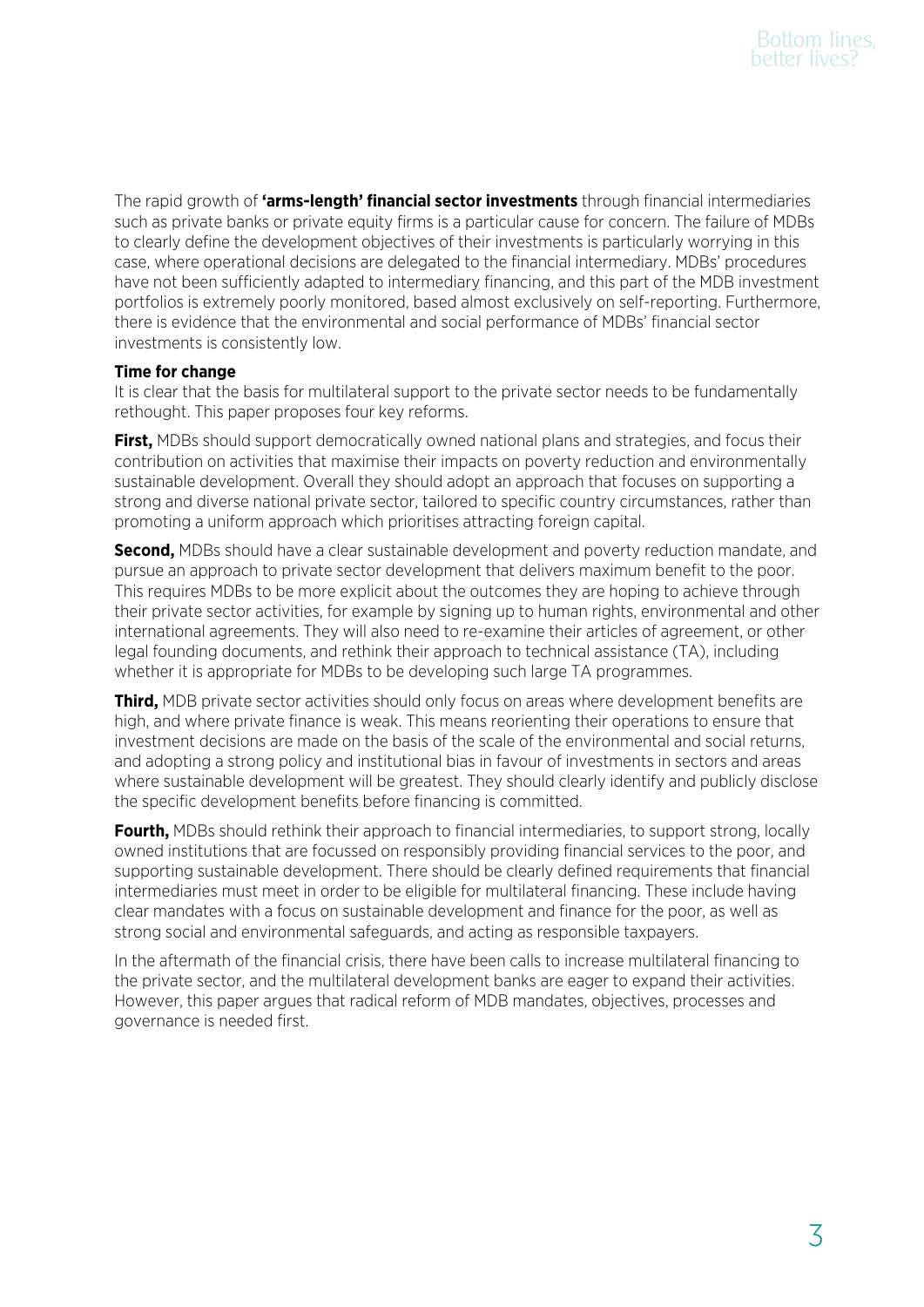# **1. Introduction**

## **1a The rapid growth of multilateral private sector finance**

Since 1990, as Figure 1 shows, financing to the private sector by multilaterals – intergovernmental institutions involved in lending and grant-making to developing countries – has increased ten-fold, from less than \$4 billion to more than \$40 billion per year.

This growth has increased dramatically in recent years in all multilateral development banks (MDBs, see Table 2), as Figure 2 shows, and is particularly marked at the World Bank's private sector arm, the International Finance Corporation (IFC), whose total lending and investment more than doubled between 2003 and 2008.

Private sector finance – direct or indirect loans to or equity investments in private businesses – has also



#### **Figure 1**

Multilateral Finance to the Private Sector 1990-2007

Source: IFC Annual Report 2008. p.29



## **Figure 2**

Private Sector Finance Volumes, 2003 vs 2008

Notes: IFC and EBRD figures reflect total commitments, ADB, AfDB, EIB, and IADB figures reflect total approvals. EIB figures reflect all investments outside of the EU, but also include public sector operations. EBRD figure includes a small percentage of public financing.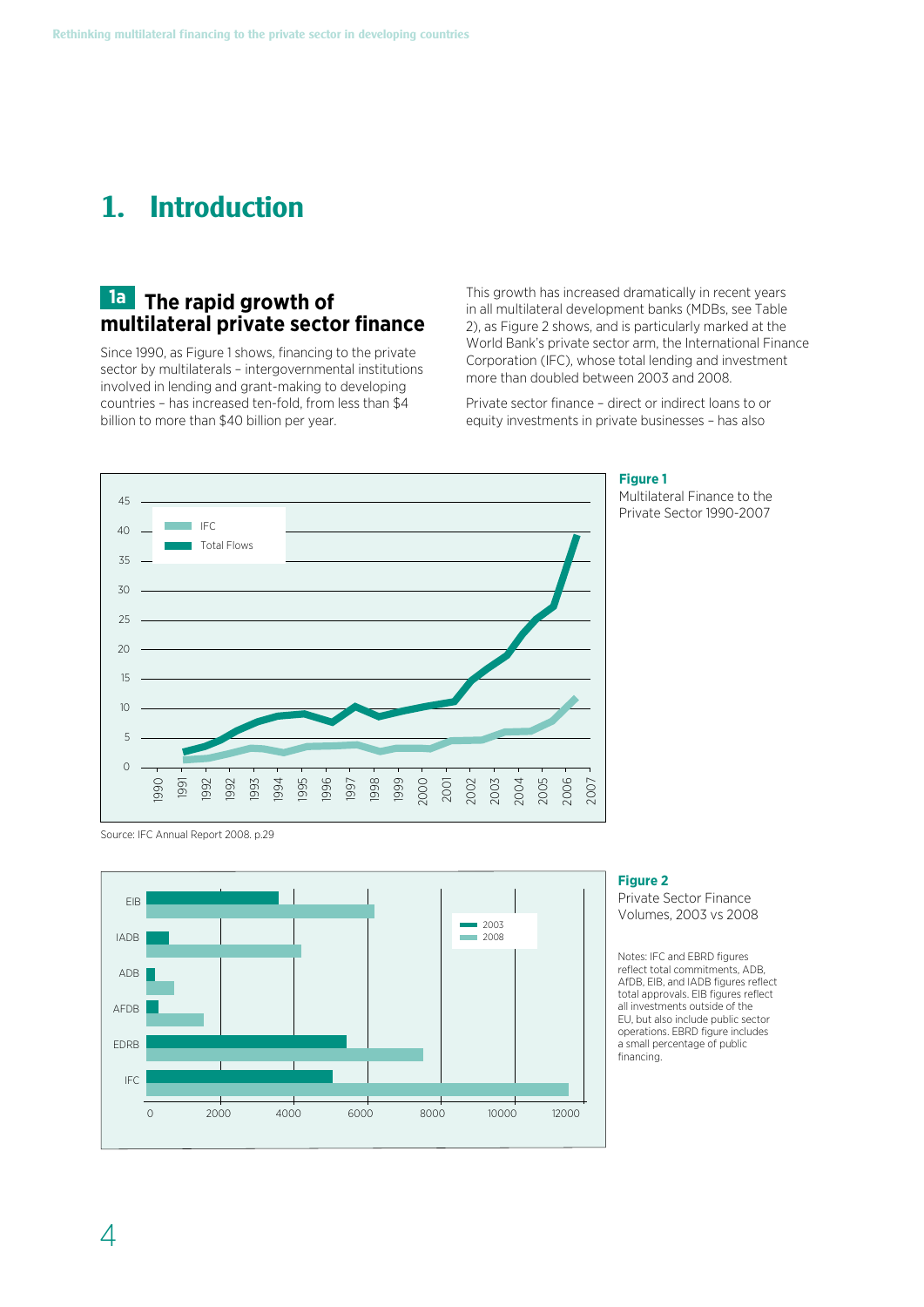## **Box 1**

## **G20 Commitments to Multilateral Development Banks**

- An increase in lending of \$100 billion including to low income countries, to a total of around \$300 billion over the next three years;
- Full and exceptional use of MDB balance sheets;
- A 200 per cent general capital increase at the ADB and reviews of the need for capital increases at the IADB, the ADB and the EBRD;
- Actions by the MDBs to leverage private capital more effectively, including through the use of guarantees, bond insurance and bridging finance;
- A new IFC Global Trade Liquidity Pool which should provide up to \$50 billion of trade liquidity support over the next three years, with significant co-financing from the private sector.

Source: *G20 Declaration on Delivering Resources through the International Financial Institutions*, London, April 2, 2009

become a major part of the overall portfolio of many multilaterals. For example, in 2008, private sector investment accounted for 30 percent of the World Bank Group's overall financing.2

This growth in private sector finance reflects a broader trend: multilateral development banks and donor agencies have increasingly promoted private sector growth as the cornerstone of national development strategies in developing countries. Since the mid-1980s, MDBs have sought to reduce the role of the state in economic

planning, and gradually expand private participation and ownership, including through assisting governments with privatization and deregulation reforms.

The financial crisis has led to a sudden and dramatic drop in flows of international finance to the private sector in developing countries, and exacerbated existing capital flight. According to the World Bank, private investment flows to developing countries dropped by more than 40 percent in 2008 as access to international financial markets dried up and portfolio equity inflows fell drastically.<sup>3</sup> At the same time, credit markets in developing countries have suffered.

In the aftermath of the financial crisis, there have been calls to increase multilateral financing to the private sector, and the multilateral development banks are seeking to expand their activities, including their private sector activities, through additional public funding to increase their capital base. In April 2009, the G20 agreed to substantially increase the resource base of the MDBs (see Box 1). However, this paper finds that without a radical overhaul of the MDBs' overall approach, such an expansion could risk doing more harm than good.

## **1b What are the MDBs?**

Multilateral Development Banks (MDBs) are governmentbacked financial institutions mandated to provide long-term capital, policy advice, and technical assistance to governments and private entities in developing countries.

In this paper, we focus on six of the main MDBs which have significant private sector activities in developing countries (see Tables 1 and 2). Of these six, two – the International Finance Corporation (IFC, the private

|                             | <b>Mainly Private Sector Operations</b> |             |            | <b>Mainly Public Sector Operations</b> |     |             |
|-----------------------------|-----------------------------------------|-------------|------------|----------------------------------------|-----|-------------|
| Region                      | <b>IFC</b>                              | <b>EBRD</b> | <b>EIB</b> | AfDB                                   | ADB | <b>IADB</b> |
| Central / Eastern Europe    |                                         |             |            |                                        |     |             |
| Central Asia / Caucasus     |                                         |             |            |                                        |     |             |
| Russia                      |                                         |             |            |                                        |     |             |
| South / East Asia / Pacific |                                         |             |            |                                        |     |             |
| Africa                      |                                         |             |            |                                        |     |             |
| Latin America / Caribbean   |                                         |             |            |                                        |     |             |

## **Table 1:** Regions of operation of the MDBs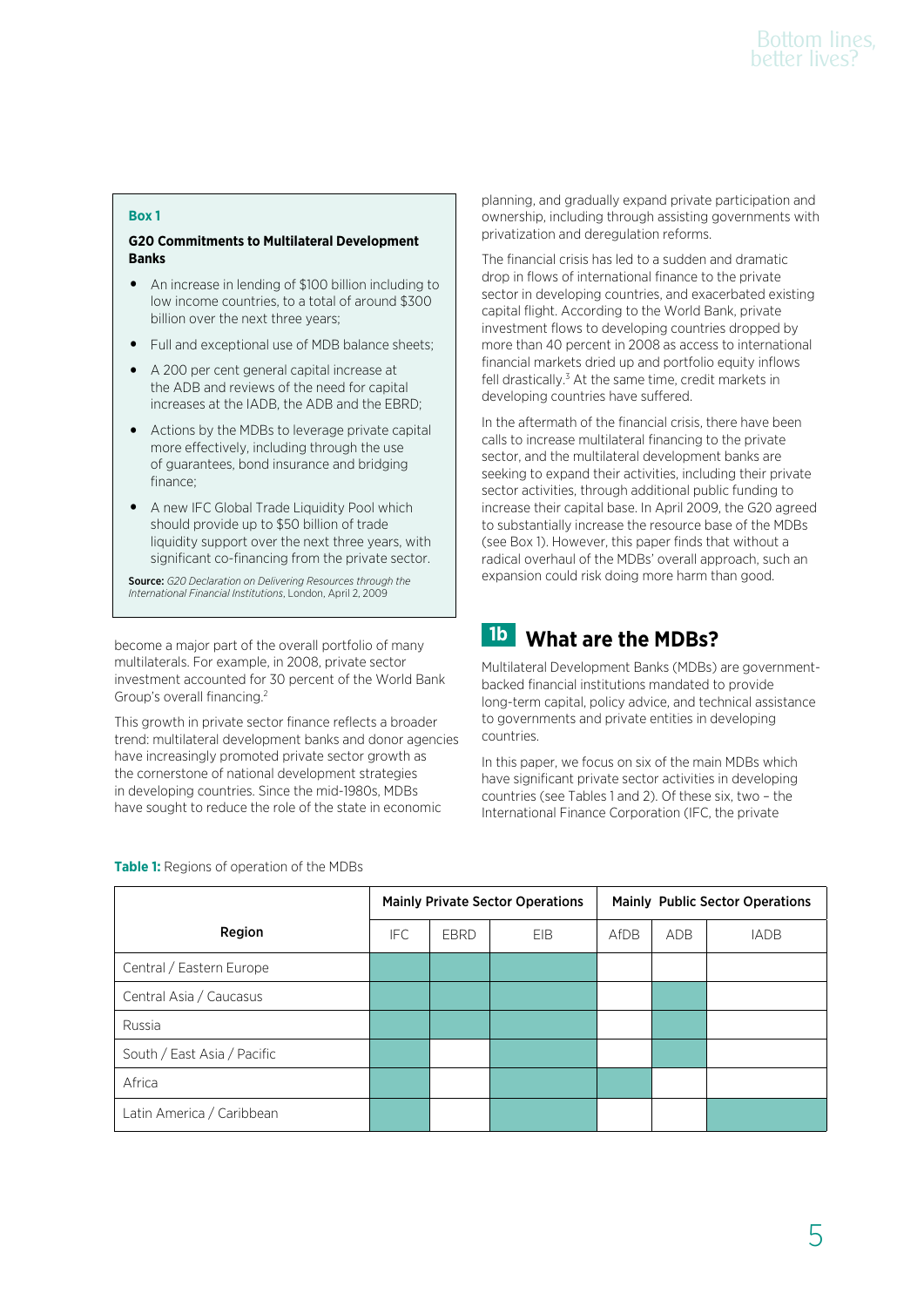## **Table 2:** Multilateral Development Banks with Private Sector Operations

| <b>MDB</b>                                                                                                          | HQ | <b>Founded</b> | <b>Staff</b> | <b>Portfolio</b><br>(by region)                                                                                                                                                                                                                                                  | <b>Portfolio</b><br>(by sector)                                                                                                                                                                             |
|---------------------------------------------------------------------------------------------------------------------|----|----------------|--------------|----------------------------------------------------------------------------------------------------------------------------------------------------------------------------------------------------------------------------------------------------------------------------------|-------------------------------------------------------------------------------------------------------------------------------------------------------------------------------------------------------------|
| <b>IFC</b><br>1956<br>3,325<br>Washington DC<br>International Finance Corporation (part of the World Bank<br>Group) |    |                |              | Europe/Central Asia, 28%<br>Latin America / Caribbean, 25%<br>East Asia/Pacific, 14%<br>South Asia, 11%<br>Middle East and North Africa. 11%<br>Sub-Saharan Africa, 10%<br>Global, 1%                                                                                            | Financial Markets, 38%<br>Manufacturing, 18%<br>Infrastructure, 16%<br>Extractives, 11%<br>Agribusiness, 7%<br>Global ICT, 4%<br>PE and Funds, 4%<br>Health / Education, 2%<br>Subnational Finance, 1%      |
| <b>EBRD</b><br>1991<br>London<br>1.407<br>European Bank for Reconstruction and Development                          |    |                |              | Russia, 36%<br>Eastern Europe / Caucasus, 26%<br>Southeastern Europe, 21%<br>Central Asia, 11%<br>Central Europe / Baltics, 6%                                                                                                                                                   | Financial Markets, 39%<br>Agribusiness, Manufacturing,<br>property, and telecom, 26%<br>Infrastructure, 18%<br>Energy and<br>extractives, 17%                                                               |
| <b>AfDB</b><br>Tunis<br>1963<br>1,445<br>African Development Bank                                                   |    |                |              | Low-Income Africa, 41%<br>Middle-Income Africa, 38%<br>Regional/Multinational, 21%                                                                                                                                                                                               | Financial sector, 50%<br>Industry, 31%<br>Infrastructure, 14%<br>Agriculture, 3%<br>Multisector, 2%                                                                                                         |
| <b>ADB</b><br>1966<br>2.506<br>Manila<br>Asian Development Bank                                                     |    |                |              | Central/West Asia, 19%<br>East Asia, 17%<br>South Asia, 35%<br>South-East Asia, 27%<br>Pacific, 1%                                                                                                                                                                               | Energy, 62%<br>Finance, 16%<br>Telecom. 10%<br>Transport, 10%<br>Health, 2%                                                                                                                                 |
| 2,000<br><b>IADB</b><br>Washington DC<br>1959<br>Inter-American Development Bank                                    |    |                |              | Country-level data on IADB's<br>private sector financing is not<br>publicly available                                                                                                                                                                                            | IIC - SMEs, 24%<br>MIF. Micro. 4%<br>PRI - Direct, 50%<br>PRI - Finance, 28%                                                                                                                                |
| 1957<br>1,599<br><b>EIB</b><br>Luxembourg<br>European Investment Bank                                               |    |                |              | Turkey, 44%<br>Sub-Saharan Africa (excl. South<br>Africa). 8%<br>Morocco, 5%<br>Syria, 5%<br>Egypt, 4%<br>South Africa, 3%<br>Brazil, 3%<br>Croatia, 3%<br>India, 2%<br>Other, 23%<br>Note: For projects outside of EU.<br>Includes both public and private<br>sector operations | Energy, 28%<br>Communications, 28%<br>Credit Lines, 26%<br>Water, 10%<br>Industry, 7%<br>Education/Health, 1%<br>Note: For projects outside of<br>EU. Includes both public and<br>private sector operations |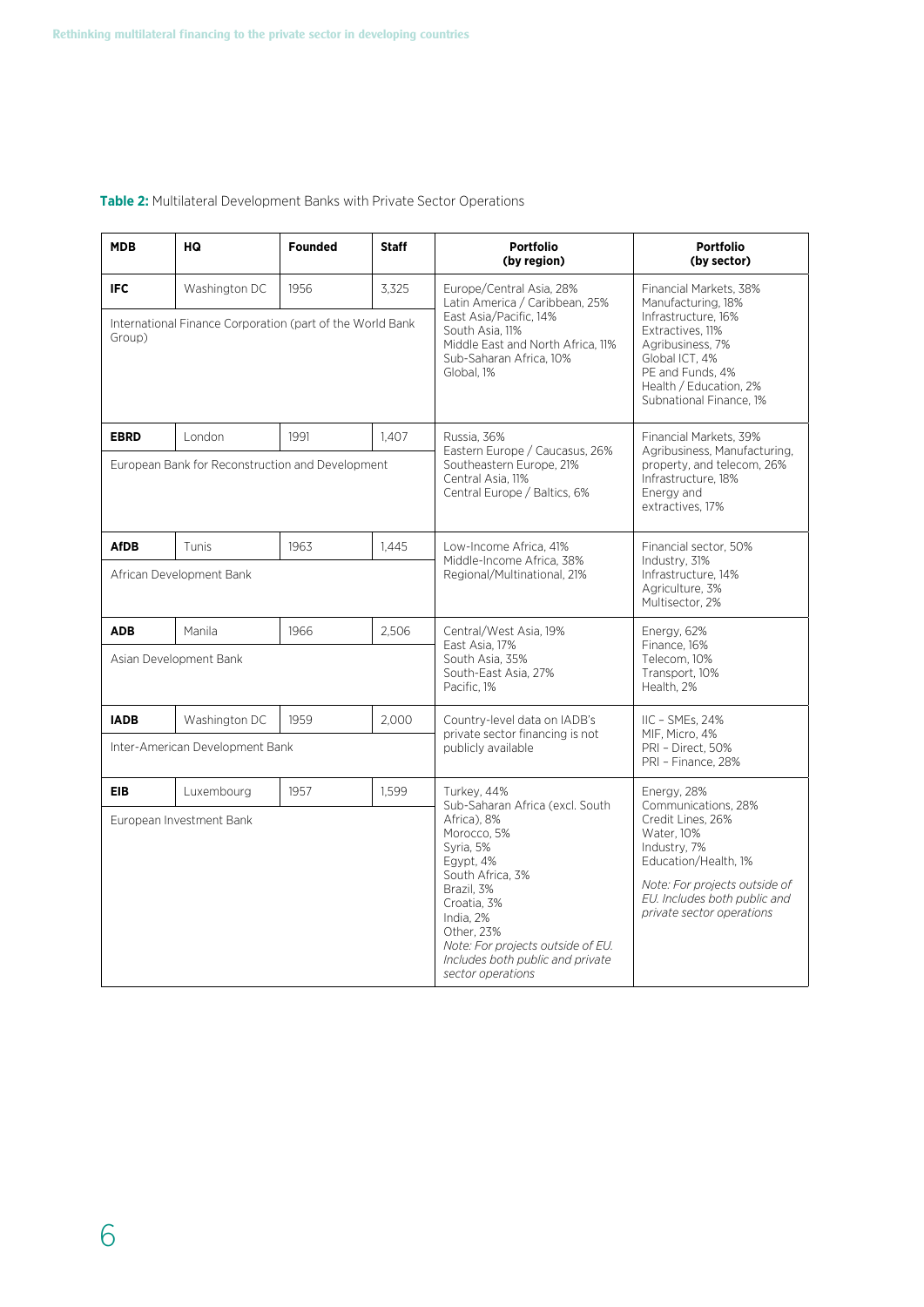sector arm of the World Bank Group<sup>4</sup>) and the European Investment Bank (EIB) – are mandated to operate in more or less all developing countries. The remaining four - the African Development Bank (AfDB), the Asian Development Bank (ADB), the European Bank for Reconstruction and Development (EBRD), and the Inter-American Development Bank (IDB) - have mandates limited to one or more regions<sup>5</sup> (see Table 1).

A summary of these MDBs, including their location, staff size and division of portfolio by sector and region is given shown below in Table 2. There are other regional MDBs, such as the Islamic Development Bank and the Andean Development Bank, which this paper does not cover.

The private sector operations of these MDBs fall into two broad categories. First, they borrow money on international financial markets, typically by issuing bonds, and use this to make commercial loans to or equity investments in private companies which operate in the developing world, either directly or through financial intermediaries. Given the commercial orientation of multilateral financing to the private sector, it is often forgotten that a significant part of the reason that MDBs are able to borrow cheaply from international financial markets is that they are publicly-backed by memberstates, which provide their capital. Second, they provide policy advice and technical assistance to both private companies and to governments and government bodies in developing countries.

## **1c Purpose of this paper**

This paper focuses on the extent to which the mandates and missions, overall approach, norms and procedures within the private sector operations of MDBs allow these institutions to put reduction of poverty, the protection of human rights, and environmental sustainability in developing countries at the core of what they do. It aims to contribute to the ongoing debate about the role and impacts of the private sector operations of MDBs in developing countries.

It is divided into four sections. After this first background chapter, the second section examines the mandates, missions and assumptions behind the private sector financing operations of the MDBs. The third section looks at how projects and activities are selected, implemented, monitored and evaluated. Finally the paper examines the major shift towards the use of financial intermediaries by MDBs that has occurred in recent years. There are many other important issues that this paper does not cover in

detail, though they may be referred to in passing, which they are already the subject of in-depth critique by civil society organisations and others. This paper focuses therefore on the critical topics outlined above, of which two in particular stand out.

First, the governance structures of many MDBs are heavily skewed in favour of western countries. For example at the World Bank's IFC, the EU countries and the USA control over 50% of voting shares.6 Developed countries even maintain large shareholdings in regional MDBs – the US has almost a third of the shares of the IADB, for example.7 Developing countries have no shareholding at the EIB, despite its large-scale operations in the developing world. A pre-condition for any reform to improve the effectiveness of MDBs is fundamental change to governance structures to make them more democratic, transparent and accountable to the people who are most impacted.<sup>8</sup> It can be argued that many of the problems highlighted in this paper are the result of the undoubted influence that powerful countries wield at these institutions, and the lack of true accountability to affected communities, though this paper does not examine these issues in depth.

Second, MDB procedures or 'safeguards' to ensure that environmental, social and human rights issues are identified and acted upon have been the subject of frequent debate. These standards ought to be rooted in international protocols and treaties, especially in the sphere of human rights, which are legally binding on signatory states. Civil society groups and others have pushed to strengthen and improve safeguards so that internationally agreed standards and rights are upheld and strengthened.<sup>9</sup> The importance, in particular, of the IFC's 'performance standards' (safeguards) cannot be overstated, as they form the basis of the 'Equator Principles' by which over 70 major international banks have agreed to abide. These include commercial banks such as the Bank of America, Barclays, BNP Paribas, Citigroup and HSBC, as well as several national banks, such as the Industrial Bank of China. This paper does not explore this issue in any detail, but it is worth noting briefly that these standards contain many problematic elements. For example, the principle of 'free, prior, and informed consent' (FPIC) which is critical to protecting the rights of indigenous peoples and local communities in development,10 and has been adopted by 144 countries in the UN Declaration on the Rights of Indigenous Peoples,<sup>11</sup> is not recognised in the IFC's performance standards framework.12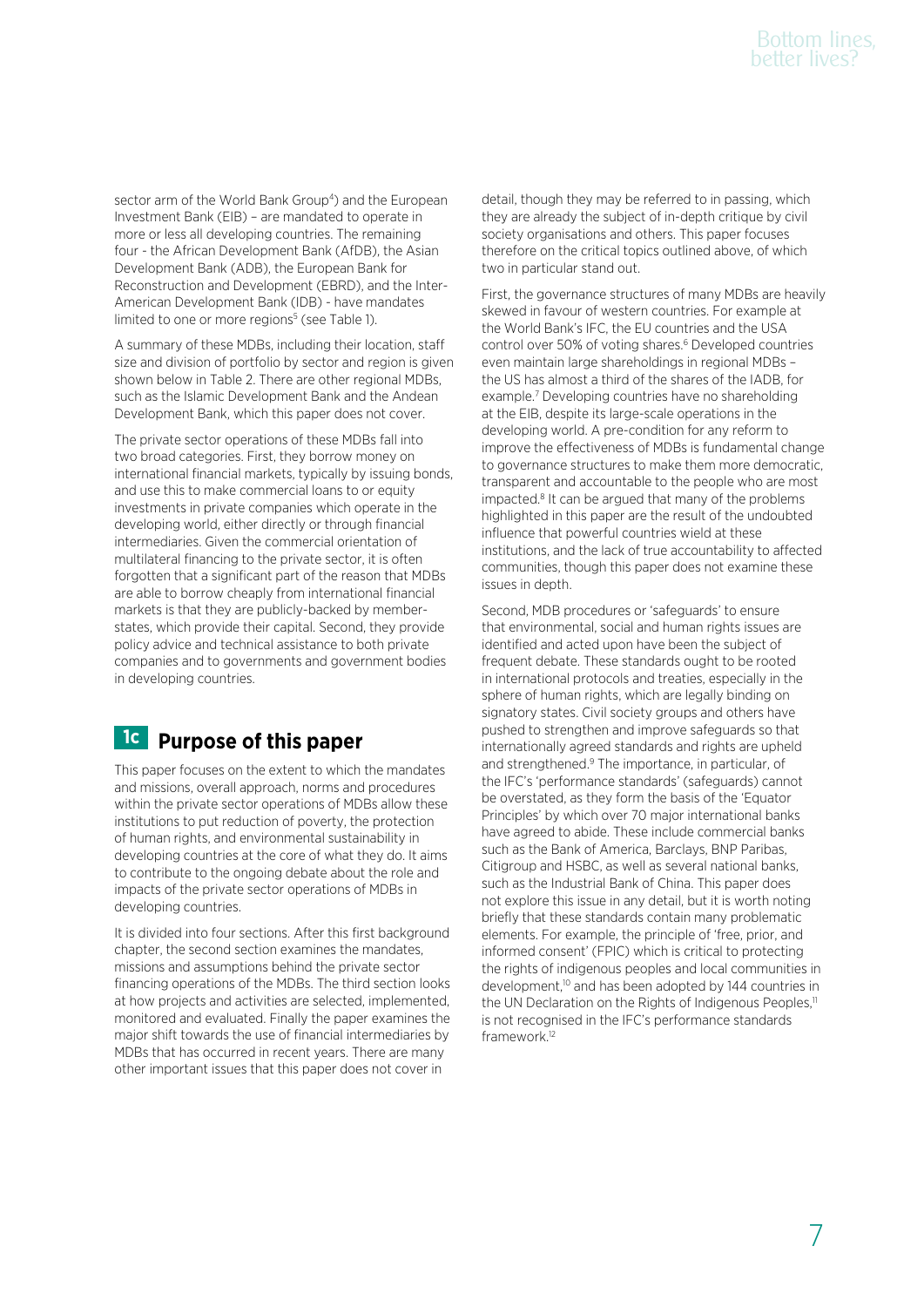# **2. MDB approaches**

## **2a Mandates and missions**

Poverty reduction and sustainable development are not normally included in the articles of agreement or other legal documents that set out the role and mandate of MDBs.<sup>13</sup> However, all MDBs have adopted mission statements that in general terms commit them to promote sustainable development and reduce poverty in developing countries (see Box 2). The question of which private sector activities can best contribute to this mandate is explored in section 2b below. In some cases, such as the EIB, these objectives are part of a broader mandate, that may include potentially conflicting priorities - the promotion of European companies in the case of the EIB, for example.14

**However, these missions are open to wide interpretation and are rarely spelled out in any detail, which can lead to a lack of focus on achieving sustainable pro-poor outcomes, or even negative outcomes** (see Box 3). It is beyond the scope of this

paper to set out precisely what outcomes MDBs should focus on, but two principles should underpin the development of far clearer sustainable development missions for the MDBs' private sector operations. First, they should support, not undermine democratically owned national plans and strategies. Second, they should focus their contribution to national efforts on activities that maximise their impacts on poverty reduction, supporting the poorest and most marginalised and environmentally sustainable development, and should uphold internationally agreed norms and standards. We will briefly examine each principle in turn.

**In order for MDBs' private sector activities to effectively contribute to sustainable development outcomes, they will need to support country-owned development plans and strategies.** Ensuring a vibrant, socially aware private sector that contributes to sustainable development is no easy task, and the best strategies will vary from country to country. There is no 'one size fits all' approach, and for MDBs to be effective

## **Box 2**

#### **Mission Statements of the MDBs: a summary**

The **IFC's** purpose is to create opportunity for people to escape poverty and improve their lives by;

- Promoting open and competitive markets in developing countries
- Supporting companies and other private sector partners where there is a gap
- Helping to generate productive jobs and deliver essential services to the underserved.

The **EBRD** supports projects in central Europe to central Asia. The EBRD's statute obliges it to promote, in the full range of its activities, environmentally sound and sustainable development. Investing primarily in private sector clients whose needs cannot be fully met by the market, the Bank aims to foster transition towards open and democratic market economies. It aims to follow the highest standards of corporate governance and sustainable development.

The **IADB** partners with countries to combat poverty and promote social equity through programmes tailored to local conditions. Working with governments as well as with the private sector and civil society, it seeks

to promote sustainable economic growth, increase competitiveness, modernise public institutions, and foster free trade and regional integration.

The **ADB's** vision is an Asia and Pacific region free of poverty. Its mission is to help its developing member countries substantially reduce poverty and improve the quality of life of their people.

The overarching objective of the **AfDB** is to spur sustainable economic development and social progress in its regional member countries, contributing to poverty reduction. It achieves this by mobilizing resources for investment; and providing policy advice and technical assistance.

The **EIB** participates in implementing the Union's development aid and cooperation policies. It operates in the candidate and potential candidate countries in South-East Europe, non-member Mediterranean countries. In addition, it operates with separate regional mandates for Asia and Latin America, and for the African, Caribbean and Pacific (ACP) States, South Africa and the OCTs (Overseas Countries and Territories), where it promotes environmental sustainability and energy security, and the development of basic infrastructure and the local private sector to promote economic growth and wider benefits respectively.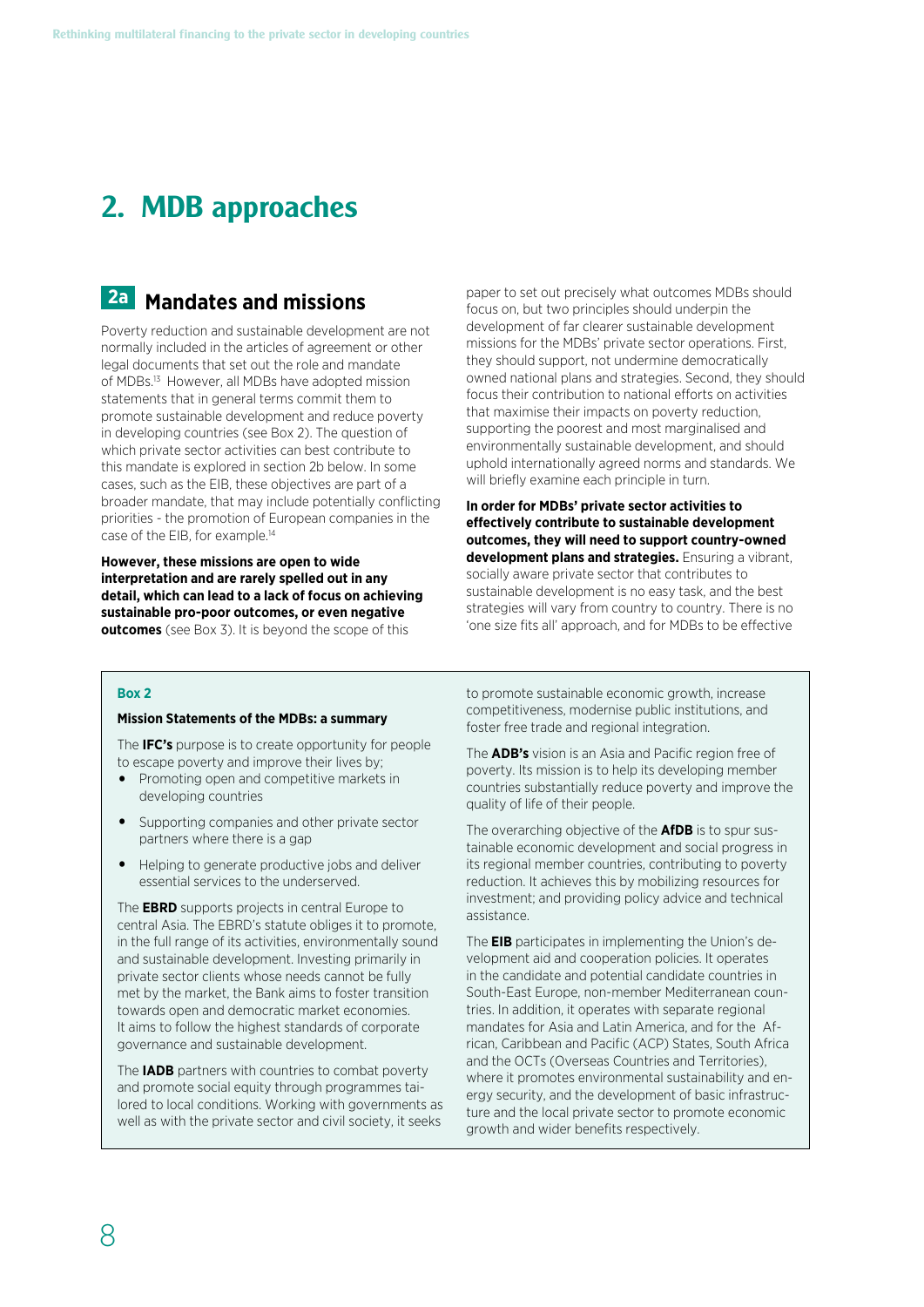partners, they will have to ensure that their activities support, not replace or direct, national efforts. In the absence of such coordinated, country owned efforts, it is unlikely that MDBs' private sector activities will have a positive impact on sustainable development, particularly in the medium to longer term. In so far as MDB activities can undermine such national efforts – for example by supporting policies or activities that do not align with national policies – they can also have negative impacts on the development process. The importance of country ownership to development has been recognised in many international agreements, including the Paris Declaration on Aid Effectiveness in 2005 and subsequent 2008 Accra Agenda for Action on aid effectiveness to which all the MDBs in this study have signed up.<sup>21</sup> As a coalition of over 300 civil society organisations noted as part of these processes, "country ownership of development programmes should be understood not simply as government ownership, but as democratic ownership. Democratic ownership means that citizens' (women and men) voices and concerns must be central to national development plans and processes."22

Therefore multilaterals and other development actors should be seeking to support nationally and regionally owned institutions that can play many of the roles

currently played by MDBs, such as directing publicly backed finance for the private sector, providing effective policy and technical advice and engaging in lesson learning across countries. Over time, this is likely to lead to a reduction in the role and scope of international bodies. It will also mean that existing national and regional bodies will have to be improved, for example in their governance, accountability and safeguards.

## **As MDBs are always likely to be small players compared to overall private sector activity and financing, they should focus their activities in areas where they can most directly contribute to pro-poor sustainable**

**outcomes.** This will require MDBs to be more explicit about the outcomes they are hoping to achieve through their private sector activities. It would make sense for these to be based on contributing to the achievement of internationally agreed norms and targets. In theory, the various safeguards and performance standards that some of the MDBs have adopted ought to reflect these norms. However, far from setting out the principles and outcomes that should guide all activities, they tend to adopt an 'end of pipe', reactive approach, attempting – though not always succeeding – to prevent bad outcomes.

It worth noting that there is a sound basis in international

## **Box 3**

## **Ignoring environmental impacts? The EIB's finance for the Gilgel Gibe projects**

By helping to finance the controversial Gilgel Gibe hydroelectric projects in Ethiopia, the European Investment Bank and African Development Bank have raised questions as to whether they focus sufficiently on the development benefits of projects, or ensure adequate accountability and transparency.

The African Development Bank is lending \$250 million to help finance the \$1.4 billion Gibe III dam. The EIB, having previously provided €50 million for the Gilgel Gibe II hydroelectric plant, is considering involvement in Gibe III via a murky 'shadow appraisal' that evades the usual accountability mechanisms.15 This below-board approach echoes violations of national procurement laws which have taken place in both projects: the construction contracts were awarded to Italian corporation Salini without tender.<sup>16</sup>

Moreover, the developmental benefits of the projects have been called into question. The World Bank has expressed concerns about the sustainability of the financial burden that they impose on Ethiopia. NGOs CounterBalance and International Rivers have pointed out that the projects are not driven by the need to expand access to energy. The power generated will far exceed domestic demand and is destined for export – though arrangements for that remain unclear.<sup>17</sup>

The MDBs' support for the projects also shows disregard for their direct social and environmental impacts. Campaigners warn that fragile ecosystems, which support the livelihoods of half a million people, will be destroyed.18 According to Mamadou Goita, director of the Institute for Research and the Promotion of Alternatives in Development in Mali, "The Gibe III dam violates the African Development Bank's own policies on environmental and social assessment, poverty reduction, resettlement, public disclosure, and water management."19 In a critique of the environmental and social assessment, the African Resources Working Group (ARWG), a group of international academics with ties to Ethiopia, wrote that "The quantitative [and qualitative] data included in virtually all major sections of the report were clearly selected for their consistence with the predetermined objective of validating the completion of the Gibe 3 hydro-dam."20 The MDBs' engagement therefore sends damaging signals about the type of 'development' that they are willing to support.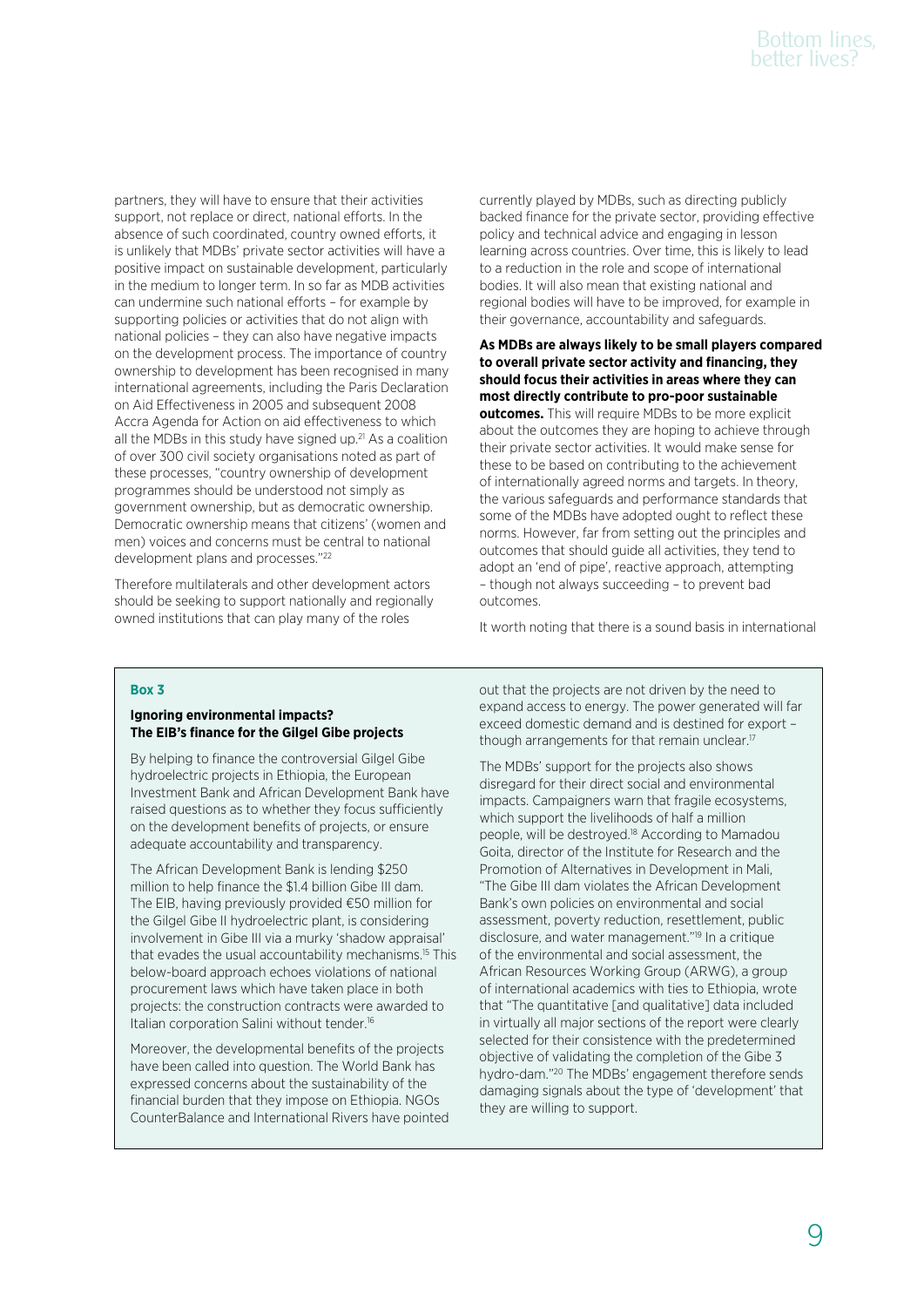law for the MDBs to adopt international standards and to hold their client companies accountable for these. The International Court of Justice has stated that: "international organisations are subjects of international law, and as such, are bound by any obligations incumbent upon them under general rules of international law."23 For example, the Universal Declaration of Human Rights is considered customary international law, and is therefore binding upon international organisations. In addition, MDBs are able to assume the obligations of international agreements, or become party to them. As MDBs are inter-governmental bodies, a strong case can also be made that they should therefore embrace all international human rights and environmental obligations of their member governments.

Furthermore, there is an evolving consensus on the human rights standards that companies should be held accountable for, reflected in the mandate of the UN Special Representative on human rights and transnational corporations and other business enterprises. He has explicitly stated that companies should respect all rights upon which they have an impact, a point that should be reflected in the standards that MDBs apply to companies.

# **2b Approach to the private sector**

Before we examine the approach that the MDBs take, it is worth emphasising four things. First, the private sector is a critical contributor to development in almost all countries of the world. Private businesses can create decent jobs, supply essential goods and services, contribute to sustainable management of natural resources, and provide tax revenues. Small and medium enterprises can make up a significant share of private sector activities in many developing countries, and can provide the majority of jobs.<sup>24</sup>

Second, however, not all businesses or sectors have an equal development impact, and some can have negative consequences. For example, the extraction of natural resources, particularly oil, can in certain circumstances contribute to the 'resource curse' by harming the economy through, for example contributing to Dutch disease,<sup>25</sup> and undermining political systems through encouraging rent-seeking behaviour and corruption.26 Private sector activities can also have severe environmental and human rights consequences for local communities (see Box 4).

Third, it is clear that the growth of different sectors of the economy will have different development impacts. For example, in many developing countries, the agricultural sector is the major provider of livelihoods, and sustainable growth can have knock-on impacts on the rest of the economy. For example, in Zambia, studies suggest that

each additional dollar of farm income creates an extra \$1.50 of income outside agriculture.<sup>27</sup>

Finally, the performance of individual companies varies widely in terms of their attention to the social and environmental consequences of their activities, and their provision of decent work for their employees.

Therefore, though there is widespread agreement that one key to successful development is the nurturing of successful national private sectors, how this should be done will always be the subject of debate, and effective approaches will vary. For example, there is no 'correct' level of direct involvement of the government in the economy. Different countries, at all levels of development, have widely differing approaches to the scale and type of public enterprises, provision of subsidies or protection for domestic industries. In general terms, however, the public sector tends to play a far larger role in the provision of basic services, with no country for example, achieving universal basic education without heavy involvement of the state. Cooperatives also make significant contributions in many countries.

**MDBs have tended to adopt an 'investment climate approach' to the private sector, which has often meant prioritising attracting foreign investment rather than focussing on those private sector activities that will do most to contribute to sustainable development and build a vibrant national private sector.** A recent paper by Christian Aid explains that the investment climate approach "analyses policy from the perspective of investors and prescribes a package that aims to create the right business environment for investment." 38 In practice, however, this means that MDBs, particularly the World Bank have focussed on attracting *foreign* direct investment (FDI), even though the "basic assumption – that FDI is good for development and, therefore that more of it is better – is dubious because studies have shown that FDI can undercut or stifle development."<sup>39</sup> They have prioritised the needs of foreign investors even though "there is evidence that the investment climate is less significant in attracting FDI than other factors, such as market size, GDP, growth rate, available resources and existing infrastructure."40 In practice, Christian Aid argues, this leads to a standardised approach to policy making, not one tailored to country needs, and "continues to liberalise investment regimes despite developing country opposition."41

The MDBs' approach has also tended to focus on reducing direct public involvement in the economy, even though, as noted above, there is no universally accepted 'correct' level of public involvement, and many developed countries maintain large public enterprises, particularly in the service sector. For example, the ADB argues that moving public assets to the private sector frees up government resources for other purposes<sup>42</sup> even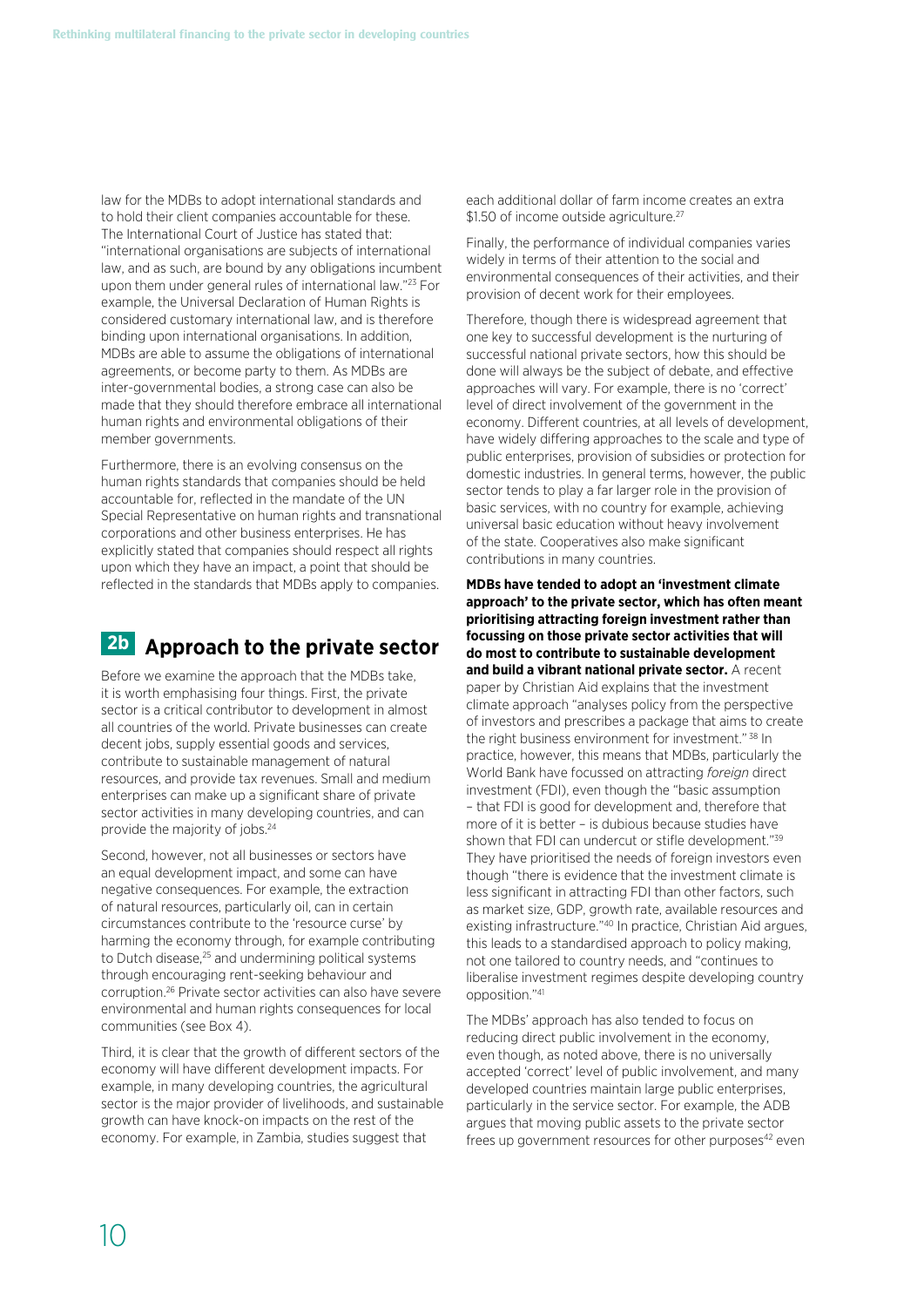## **Box 4**

## **Flaunting safeguards, following markets: The IFC's loan to Bertin**

The IFC's problematic involvement with Bertin, a cattle corporation operating in the Amazon, shows the perils of not focussing on sectors that are likely to have strong social and environmental returns.

The IFC approved a \$90 million loan to Bertin in 2007, but terminated its support prematurely two years later, withholding the final \$30 million instalment.<sup>28</sup> The IFC stated that it had hoped to raise standards within an industry notorious for illegal deforestation and human rights abuses, but eventually withdrew investment once it recognised that the project would fail to do so.29

However, critics argued that the IFC should never have embarked on the project. The IFC's capacity to promote positive environmental practices was not clearly proven: less than two-thirds of Bank projects in Brazil over the ten years to 2008 achieved a satisfactory level of compliance with its environmental policies.30 Supporting an industry that the IFC accepts is a key driver of deforestation in the Amazon was therefore highly risky. 31 The Brazilian Forum of NGOs and Social Movements warned that studies used by the IFC showed the project could lead to illegal

deforestation.32 Indeed, the IFC's withdrawal came soon after a Greenpeace investigation revealed that Bertin's suppliers were still destroying protected parts of the Amazon<sup>33</sup>

The IFC also ignored its own environmental requirements for high-carbon projects, despite Bertin's massive greenhouse gas emissions, according to a report by US NGO, the Sierra Club, released before the project was approved. 34 Further concerns were raised about the environmental and social impact assessment produced by Bertin, which the Sierra Club argued was incomplete and inadequate. This was particularly grave given that the IFC was aware of "potential issues associated with Bertin's suppliers … including deforestation, slave labour, land title fraud and rural violence."35

Civil society groups cautioned that, regardless of the IFC's involvement, the industry was incapable of the transformation the IFC envisaged. Trevor Stevenson, director of the environmental network Amazon Alliance, said that cattle-ranching is "not an appropriate activity for the Amazon region, where it is not a sustainable practice."36 The IFC, however, has been unwilling to modify its "conviction that market based solutions have a role to play in helping conserve the Brazilian Amazon."37

though privatisation schemes can in some circumstances substantially increase public expenditure, as private operators shift social costs to governments and demand a range of risk guarantees in exchange for their private capital.43

**The MDBs' banking model which drives their allocation of funds to the private sector is not sufficiently focussed on maximising development impacts.** Both the country assistance strategies drafted by MDBs in consultation with governments and their environmental and social lending policies are commonly much less influential than commercial potential in determining which projects are selected.<sup>44</sup> Of course it is important for businesses to be commercially successful in order to survive, but this should be treated as a minimum pre-condition, with MDB investment decisions made on the basis of the scale of the environmental and social returns. More broadly, the MDBs' business model is geared towards meeting changing market demand for capital. This has the impact of focussing MDB activities in areas which are already favoured by investors, which do not necessarily match the sectors in which investment would reap the highest returns for sustainable development.

**In order to fulfil their missions and ensure a focus on achieving sustainable outcomes that improve the livelihoods of the poor, MDBs' niche should be to support enterprises or sectors with the highest development impacts.** For example, there should be no reason to use publicly-backed financing to invest in fossilfuel based energy sources that perpetuate the problem of climate change and lock countries into the use of these resources for decades. A more sensible focus would be on using relatively scarce resources to help change energy sectors towards clean technologies.

## **2c Policy advice and technical assistance (TA)**

**The influence of MDBs over government policy and attitudes to the private sector in developing countries is strong and growing.** MDBs are increasingly providing policy advice to governments on how to regulate the private sector. In particular, the IFC has expanded its 'advisory services' dramatically, with an active portfolio approaching \$1 billion and employing 1,262 staff – a sevenfold increase in the last seven years.<sup>45</sup>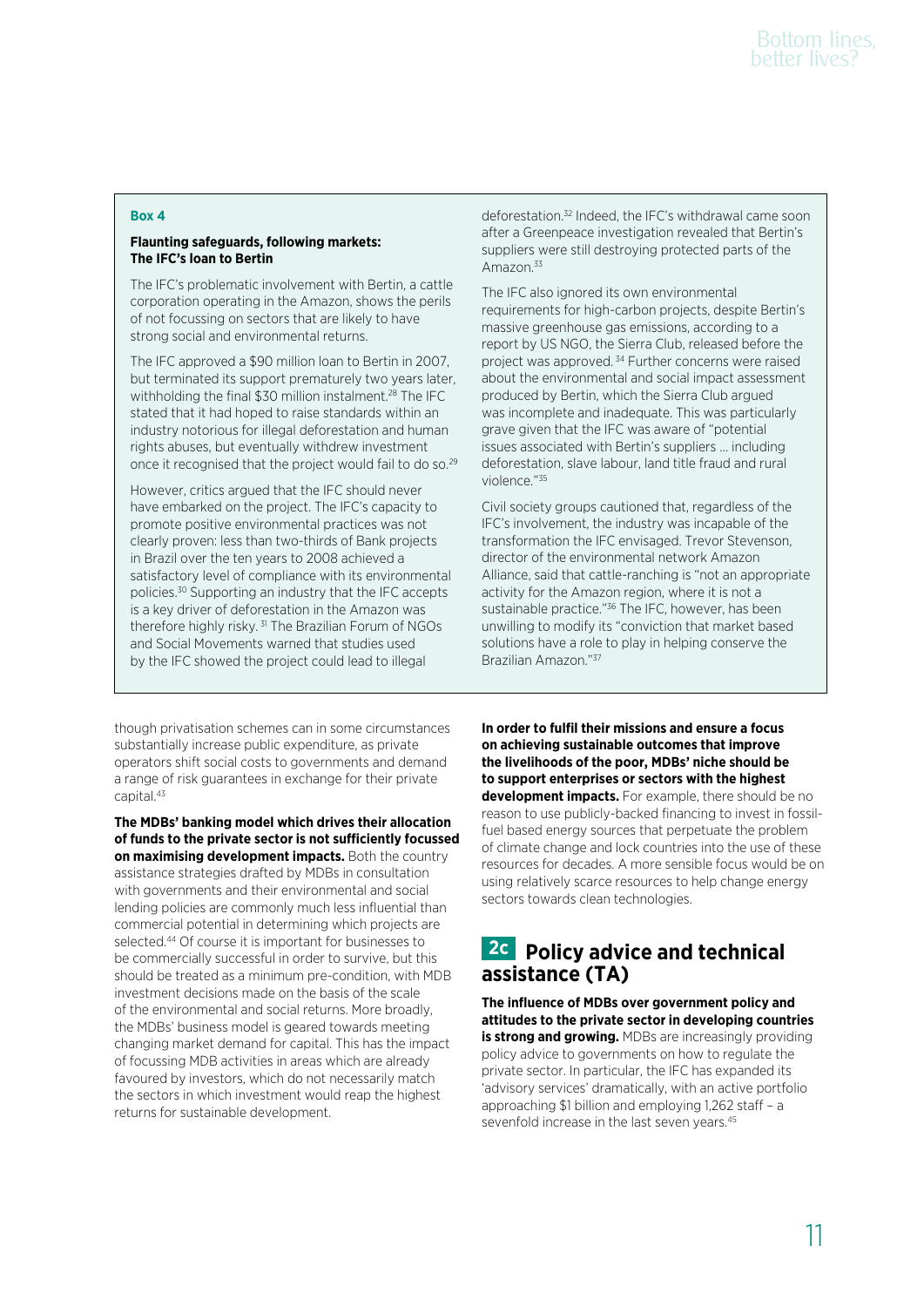The IFC's evaluation unit suggests that it should aspire to take a leadership role in coordinating the approach toward private sector development among donors.<sup>46</sup> The main purpose of this activity is to promote investment climate reforms that support private sector development.<sup>47</sup> In the IFC, advisory services staff now make up the majority of its presence in the field in developing countries."48 Similarly, the EBRD engages in dialogue with publicly-owned companies to support privatisation, restructuring of state-owned firms and improvement of municipal services.<sup>49</sup> The policy advice given by MDBs can be highly controversial. For example, a recent report from US NGO Oakland Institute links increases in 'land grabbing' – the acquisition of land, often by private investors or wealthy nations, in developing countries in order to produce crops for export – to advice from the IFC and its Foreign Investment Advisory Services (FIAS).<sup>50</sup>

In many cases, policy and corporate advice is provided cost-free to recipients through the use of donor funds. A number of studies have found that providing technical assistance (TA) as a 'free good' severely weakens the ownership by recipients of the advice received.<sup>51</sup> A comprehensive study on technical assistance (TA) by the OECD Development Assistance Committee for its 2005 Development Cooperation Report found that TA "programmes have come under repeated criticism for being too costly, inappropriate to recipients' needs, or fostering dependency."52 As Sakiko Fukuda-Parr, a professor of International Affairs at The New School and author of numerous reports on TA has commented, "technical assistance has been notorious in failing to build capacity because as an instrument it is precisely taking ownership away from developing countries. At the core of the problem is that the power relationship embedded in TA contradicts ownership."53 Consideration should therefore be given to whether it is appropriate for MDBs to be developing such large TA programmes – a better alternative would be to support national or regional providers, or to allow recipients to select the assistance they require rather than providing MDB assistance free of charge.

## **The production and dissemination of research and data meant to inform government policy often comes with ideological strings attached.** In particular, the IFC's

*Doing Business* indicators (DBIs) act as a rating system which is hugely influential, affecting both donors' and investors' attitudes towards developing countries, and thereby influencing government policy. However, *Doing Business* has attracted frequent criticism for advocating a country ranking system that rewards less regulation, regardless of whether it results in more efficient or

simply inadequate labour laws.<sup>54</sup> In response, in 2009 the IFC decided to eliminate its 'employing workers indicator' and review its 'paying taxes indicator.'55 However, in practice this resulted in little change in the 2009 report, with countries such as Georgia praised and given a better ranking for abolishing their social taxes, Belarus gaining a good score for making it easier to fire people, and conversely, as the International Trade Union Confederation pointed out, Cambodia was said to be "making it more difficult to do business" because it introduced a social security contribution.<sup>56</sup>

Such uniform evaluation methodologies ignore whether each indicator is applicable to particular countries, and the extent to which countries at different stages of their development may want to pursue different public policies. For example, the DBIs are also based on an assumption that foreign direct investment always promotes poverty reduction, irrespective of sector or broader institutional conditions. The United Nations Conference on Trade and Development (UNCTAD) and others have shown that there are in fact a number of factors which determine whether the macroeconomic effects of FDI are positive or negative.<sup>57</sup>

## **The increasing role MDBs play in providing advice and shaping policy in developing countries opens the door to potential conflicts of interest.** This is because they are giving policy advice on matters that may influence the financial performance of companies they are invested in. There is often a close link between the return on investment and the nature and implementation of government policy.58 In turn, policy changes may affect the commercial profitability of firms with which MDBs have commercial relationships, or increase the potential for new investment opportunities<sup>59</sup>

For example, the AfDB is a supporter of the African Legal Support Facility, which provides policy advice to governments on how to negotiate better deals with companies in the extractive industries, while also providing direct financing to such companies. Similarly, some donors promote MDB trust funds in areas that they have a commercial interest, such as Norwegian and Dutch support for shipping-related funds, and Spain's contribution to renewable energy reforms in Pakistan.<sup>60</sup>

It is highly problematic for a multilateral institution to position itself as an objective source of policy advice on matters where it has a direct financial stake in the outcome, particularly in low-income countries that may not have the resources to procure advice from other sources, or in countries where weak democratic processes do not provide adequate checks and balances relative to external donors. The introduction of internal guidelines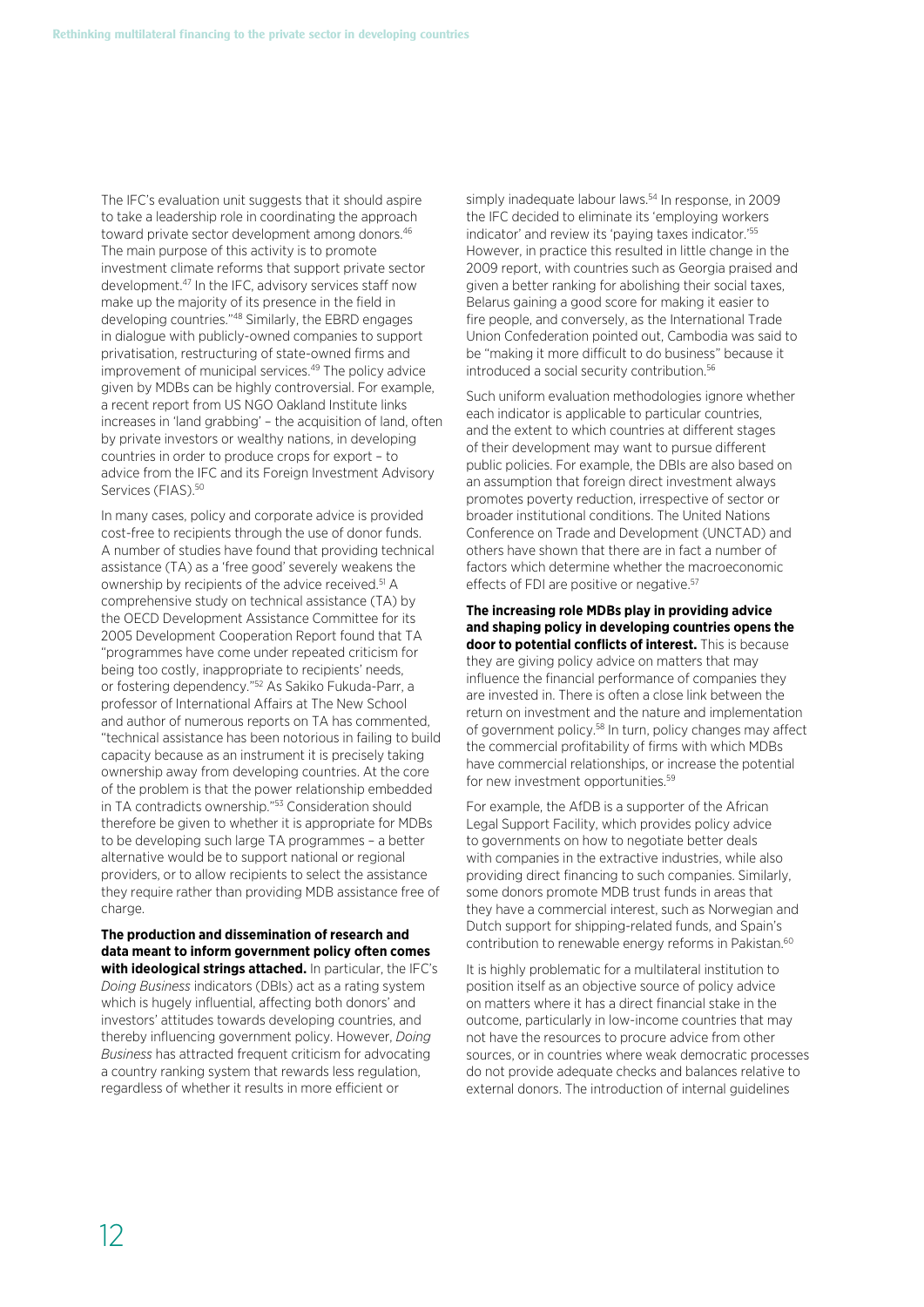# **Project selection, monitoring and evaluation**

or 'Chinese walls' to prevent such conflicts of interest are unlikely to be a sufficient counter-weight to the incentives in favour of opportunistic advisory work that positively impacts investments.

## **3a Selecting projects**

In general terms, MDBs argue that private sector operations can be successful in promoting their respective missions if investments satisfy four general principles. They should:

- Have a positive financial performance which is commonly measured in a satisfactory risk-adjusted rate of return;
- Have a positive economic performance, which means generating new employment opportunities and other positive spill-over effects for local businesses;
- Supplement and mobilise private capital, not compete with it:
- 'Add value' by diffusing high management standards and new technologies, improving corporate governance, and promoting corporate responsibility.

In practice the first of these principles – the need to produce a satisfactory rate of return – often dominates. This exaggerates the basic assumption of the above principles: that successful businesses in general are likely to have positive development impacts, rather than focussing on those businesses and sectors with the highest development returns.

**Project selection criteria and procedures in MDBs do not sufficiently prioritise development outcomes. This problem is reinforced by key mechanisms including: the proposal-driven approach, low benchmarks for 'additionality', and a lack of explicit focus on setting development objectives.** 

First, the natural consequence of selecting projects on the basis of submitted investment proposals from private companies is that project selection is strongly influenced by the capital demands of growing markets, and less so by a sector or project's potential to generate significant and direct positive impacts for the poor.

The proposal driven approach can potentially have serious consequences:

At the micro-level, it may discriminate against smaller companies that do not have the resources, capacity,

time or knowledge to submit an investment proposal for multilateral financing. Many of these may be indigenous enterprises strongly embedded in local, rural economies.<sup>61</sup>

At the macro-level, it is prone to be pro-cyclical and susceptible to inflating investment bubbles, as investment volumes follow and reinforce market trends, rather than counteract them or correct market failures. Over the long-term, pro-cyclical lending increases volatility and systemic risk.

Second, while a commitment to only financing economic activities that the private sector is unwilling or unable to finance is embedded in the mandates of all MDBs, much multilateral financing to the private sector barely passes this test. For example, MDBs provide advisory services to middle-income countries, even though these are markets flush with private consultancy firms. The ADB's evaluation unit has noted in relation to investments in private equity funds that "there is a lack of evidence demonstrating significant value addition as ADB has continued to target traditional products such as late-stage regional SME funds and funds operating in relatively developed countries such as India and the PRC [People's Republic of China] where the size of the private equity market has grown exponentially."<sup>62</sup>

A 2008 study by the Independent Evaluation Group (IEG) of the World Bank examined the question of 'additionality' – how much value the IFC adds to private financing. It found that the IFC's understanding of additionality was based more on assumptions than evaluated results. It found that only a third of projects exhibited either 'operational additionality' – through improving a project's design or functioning – or 'institutional additionality' – improving standards of corporate governance and environmental and social sustainability.<sup>63</sup>

Third, the broader development objectives of a project are rarely clearly identified in any detail or publicly disclosed before financing is committed. This is particularly important for financial sector investment where the added value of multilateral financing may be difficult to identify. Evidence from self-evaluation forms routinely produced by project teams suggest that there is often a lack of clarity as to which broader development objectives they are meant to achieve. In 2004, a study produced the IADB's own evaluation unit concluded that "there is a pressing need [for] better communication and management of expectations, and a spelling out of what the implicit "comfort" that comes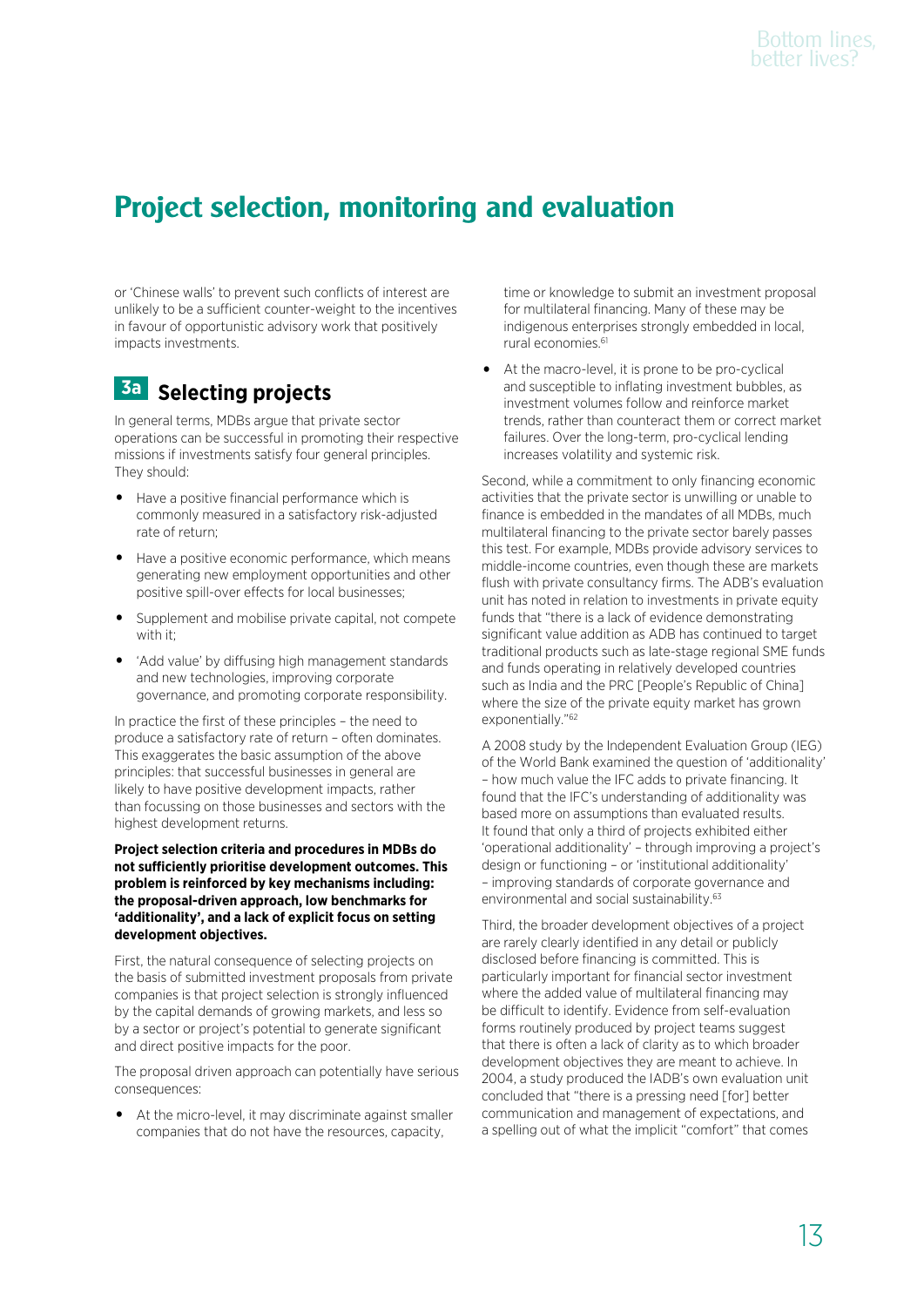with Bank involvement can and cannot do."64 It is safe to assume that if the project team responsible for preparing and implementing the project does not know what the broader development objectives are, the client does not either. While some MDBs (notably the IFC and the EBRD) have made some improvements to internal analytical tools for these purposes, evaluation studies make clear that the setting of clear development objectives (beyond financial performance) and monitoring progress during the implementation stage is often lacking.<sup>65</sup>

Investment operations in MDBs are commonly organised in sector departments in charge of identifying and preparing projects within a particular industry. Each project is managed by an investment officer (or task manager) in charge of a project team, which often has only limited expertise in assessing the broader development impacts of projects. The practice of colocating legal, environmental, and social specialists within banking teams can contribute to a ensuring a broader perspective in project selection. However there are generally few incentives that compel investment staff to decide against a particular investment that is financially viable but nevertheless not worthy of support because it does not generate high levels of broader developmental benefits.

**Furthermore, existing project selection and evaluation criteria do not seem to account for the fact that profitable private sector projects can sometimes have an adverse effect on democratisation, environmental sustainability and social inequality.** It is true that a private sector venture that loses money is unlikely to create sustainable jobs and make long-term investments that benefit local communities. However, profitability is no guarantee of achieving a positive development impact. For example, a profitable multinational venture benefiting from the 'comfort' of MDB support (in the form of political risk mitigation and additional private capital) may attain a

competitive advantage in the market relative to domestic producers, thereby stifling rather than stimulating competition. Finally, MDBs structure their financing in ways that is

likely to induce private participation, by for example mitigating political risks and only financing a small share of total project costs. Inevitably this often leads to an approach that 'follows' the market, rather than focussing on areas where development outcomes are highest. This is not to suggest that MDBs should not seek to induce additional private investment and raise the standards of that investment, but if this is made the primary goal, as it often is, this can lead to MDBs focussing in areas where private investment is likely to be high anyway, rather than encouraging investment in areas with lower investment, but where development returns will be higher.

#### **The above problems and other incentives within MDBs mean that project selection is effectively biased against poorer countries and against smaller companies.** This

was a key finding of the World Bank's Independent Evaluation Group (IEG) *Annual Review of Development Effectiveness* 2008, which found that "internal staff and management incentives favour large projects, such as infrastructure or power."66 According to the IFC, projects in smaller low-income countries tend to require less capital (with the exception of extractive industries), have higher administrative costs, be operated by less experienced private companies, and be associated with more risks during project construction and operation.<sup>67</sup> For MDBs that are sensitive to keeping administrative costs low and the financial performance of projects high, these characteristics are not attractive. Similar to commercial banks, MDBs like repeat customers for efficiency reasons, which creates a bias against smallscale projects in remote regions.

For example, in a review of its financing between 1990 and 2003, the EIB found that while the indicative programme for risk capital in the Africa, Caribbean, and Pacific regions guaranteed a minimum service for each country, the "final geographical breakdown of its projects was clearly biased towards 'bankable' countries in the Caribbean and Southern Africa."68 According to the IFC, projects in middle-income countries reached the best ratings, whereas only half of those located in the low-income countries of the Middle East, North Africa, and Sub-Saharan Africa met or exceeded specified benchmarks and standards, although with "some slight improvement."69

MDBs tend to favour large projects with high total capital costs and low risk, as they are more likely to be operated by well-established private companies with strong financial track records, have a higher resource mobilization potential, and be more likely to generate a large number of jobs in the short-term.<sup>70</sup> Perversely, they also help MDBs demonstrate 'additionality,' as the size of the investment means that is unlikely local capital markets will be able to finance it. While large projects can generate significant development benefits, small projects are often more appropriate and effective, for example, in meeting basic needs in rural areas. Moreover, the IFC's own evaluation unit found that the superior performance of large projects is in part because they receive greater scrutiny during operational review.<sup>71</sup>

Rectifying these problems will require a significant change in MDBs, including re-examining their attitudes to and assessment of project risks. For example, investment in smallholder agriculture is crucial for poverty reduction, yet may sometimes be high risk; it is unlikely to be serviced by financing models that depend overly on commercial assessments.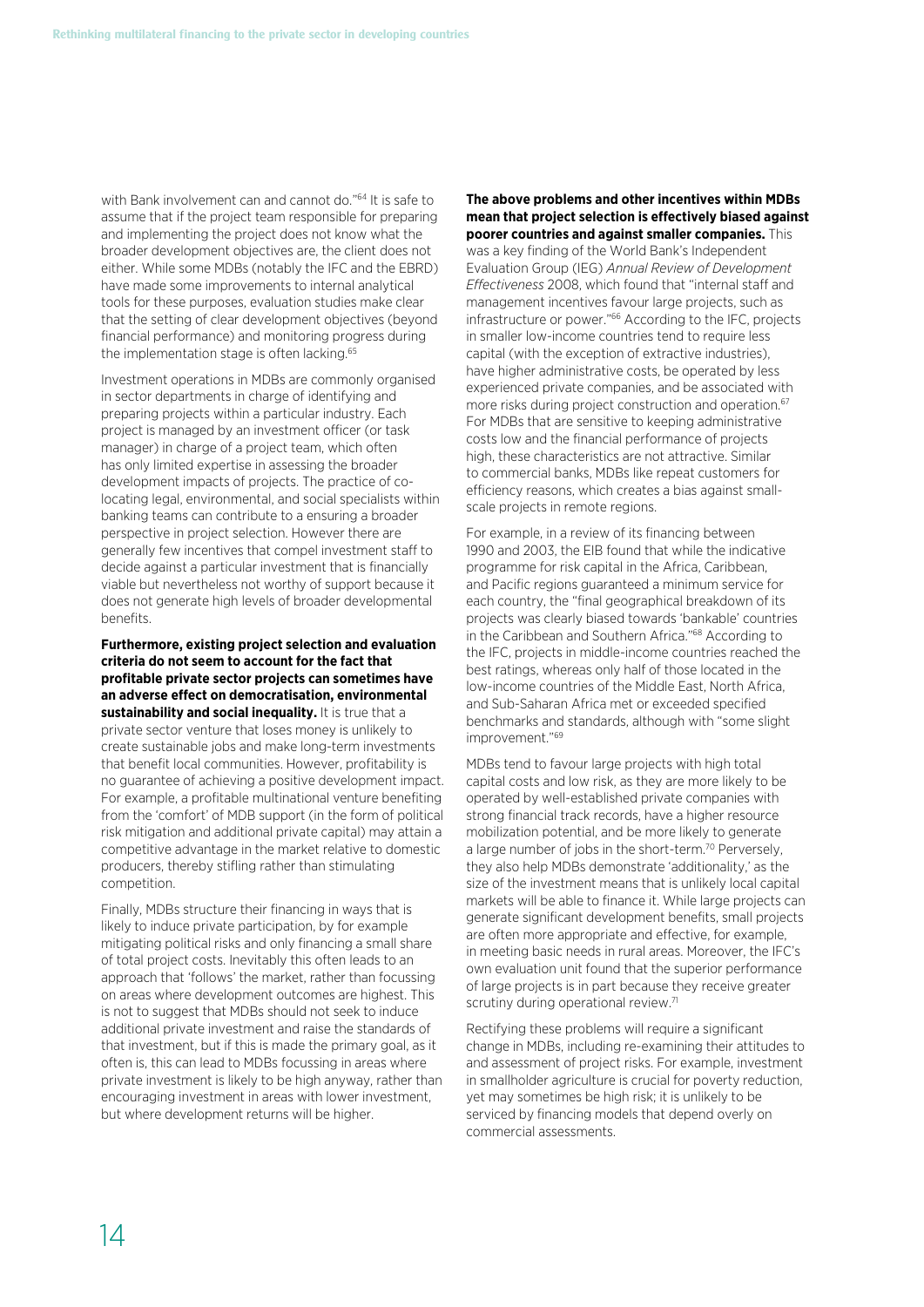A better approach would be to focus on supporting national and local economic activity, through supporting small and medium enterprises, including cooperatives, and only selectively supporting larger enterprises, including public enterprises where appropriate. Support to larger enterprises should be focussed where development benefits will be very high, taxes are paid without attempts to evade or avoid them, and high environmental and social standards are adhered to. It would also mean focussing where need was greatest. Typically, private sector investment may expected to be lower in, for example, countries with smaller domestic markets, low per capita income, or high levels of state fragility.

# **3b Monitoring and evaluation**

**MDB methodologies for reporting and tracking project performance rarely use indicators that directly correlate with poverty reduction, such as access to basic services among the poor.** This is, of course, a complex and difficult issue. General figures on employment creation or local business activity, often used by MDBs, are important and useful, but imperfect in identifying whether the poor

## **Box 5**

## **Outsourcing development? The ADB's private equity funds**

The Asian Development Bank's (ADB) finance for private equity funds exemplifies the pitfalls of investments through financial intermediaries in the absence of adequate monitoring of social and environmental impacts.

Private equity funds are a key component of the ADB's private sector development strategy, with ADB funds investing in approximately 400 companies, according to a recent report.<sup>73</sup> Despite the scale of these investments, there appears to be very little, if any, monitoring of the impacts of these companies' activities. An internal audit found that while the ADB is tasked with providing oversight of investment proposals to ensure they comply with its social and environmental safeguards, the Bank "does not provide any material input once the investment is committed. There is no risk-rating system in place for social and environmental impacts … or independent monitoring of compliance with requirements once PEF investments are approved."74

In addition, the auditors found that "there is a lack of data on development, environmental, and social impacts at the investee level."75 Fund managers do not appear to be reporting on the environmental and social benefitted from these positive externalities. As a result, it becomes difficult to assess the poverty-reducing impact of particular projects, or a portfolio of projects. In fact, if project benefits flow disproportionately to people who in relative terms are well off, or if projects adversely impact some groups, positive employment and economic figures may in fact disguise an overall negative impact on the poor. In particular, it is always important to disaggregate impacts by gender, as women and girls who usually make up a majority of the poor, are often ignored or excluded in traditional evaluation frameworks and are regularly the most negatively impacted.

**While project monitoring and evaluation have improved in terms of developing standard indicators and tracking these systematically in some MDBs, such as the IFC, serious problems remain with practices and methodologies** (see Box 5). Specifically, the extensive reliance on desk-based reviews of reports generated by professionals who have a personal stake in the content of those reports necessarily undermines the integrity of the evaluation process. It is indicative that the most frequent criticism of this self-reporting system made in the MDBs' own evaluations is that they are incomplete, meaning that relevant sections have not been duly filled out.

impacts of investee companies.

The lack of effective monitoring is particularly worrying given the risky sectors in which some investees are active. For example, the ADB committed \$20 million to the private Asia Clean Energy Fund in 2008, which was intended to help leverage a total investment of \$200 million.<sup>76</sup> Planned investments by the fund include bio-diesel in Indonesia, incinerator plants in Korea, and palm oil projects in south east Asia. Palm oil developments have been linked to human rights violations, such as forced land seizures, and indigenous peoples have been particularly badly affected. Acute environmental concerns also surround the carbon emissions of such projects and their impacts on wildlife.77 The International Finance Corporation suspended investments in palm oil in 2009 because of investee breaches of World Bank social and environmental safeguards.

Authority to determine whether investments will infringe the rights of indigenous peoples, cause involuntary resettlement or environmental damage, and to make plans for affected peoples, has often been delegated to private equity fund managers – though there is nothing to indicate that they have the expertise necessary to do so. Unsurprisingly then, internal evaluations show that developmental returns from the ADB's private equity investments are low.78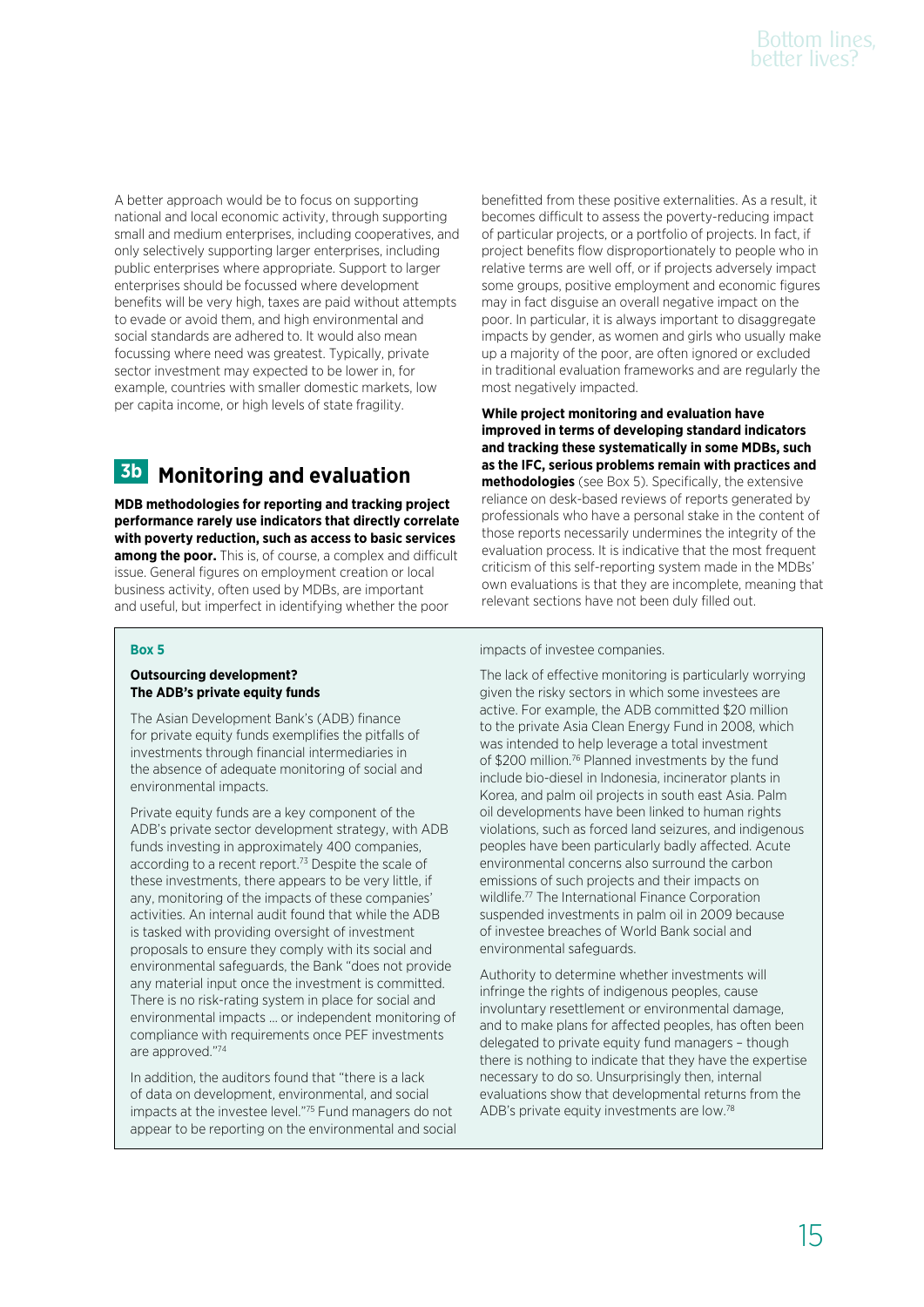To ensure that projects conform to operational priorities and enable constructive evaluation exercises, most MDBs have developed internal analytical tools that require investment officers to set project objectives *a priori*, and once completed, produce a report on whether they have been achieved. But crucially, much internal results tracking is based on documentation produced by the investment teams that have a personal stake in project success. Civil society organisations have called for the monitoring, evaluation and complaints procedures for projects to become independent of the MDBs, ensuring significant stakeholder input particularly from affected communities.72

# **3c Transparency**

MDBs have a poor record on transparency and disclosure of information, particularly for private finance activities. With financial sector investments, the public availability of information about the eventual beneficiaries of multilateral funds is even poorer, in part because the MDBs themselves do not systematically gather it. MDBs frequently cite that a client's 'commercial confidentiality' prevents them from disclosing key project-related documentation, such as lending contracts and periodic monitoring reports. However, there is a serious potential conflict of interest here. MDBs are attempting to support

'bankable' projects and therefore have an interest in not demanding too much transparency of their clients, for fear of complicating or jeopardising their relationships. Transparency is critically important to affected communities but as MDBs' agreements with private sector clients are secret, movements during operation are not divulged so even in cases where the MDB may have attempted to raise standards, no one outside can know if compliance criteria agreed upon have been met. This conflict can only be resolved through clear, explicit commitments to transparency on the part of MDBs. MDBs should develop reporting templates and disclosure rules that allow maximum transparency. For example, it should be possible to redact genuinely confidential thirdparty information from financing contracts that is of little use to stakeholders, while still disclosing the majority of information, including broader terms and conditions upon which financing is disbursed. Specific guidelines and support should be agreed for small enterprises, to ensure that transparency requirements do not impose any undue burdens on them.

The Global Transparency Initiative has developed a global transparency charter that clearly sets out the standards that all multilaterals should follow in this area, including automatic disclosure of information with a limited regime of exceptions, a right to request information with a clear appeals procedure and informed participation in decisionmaking by those affected by decisions.79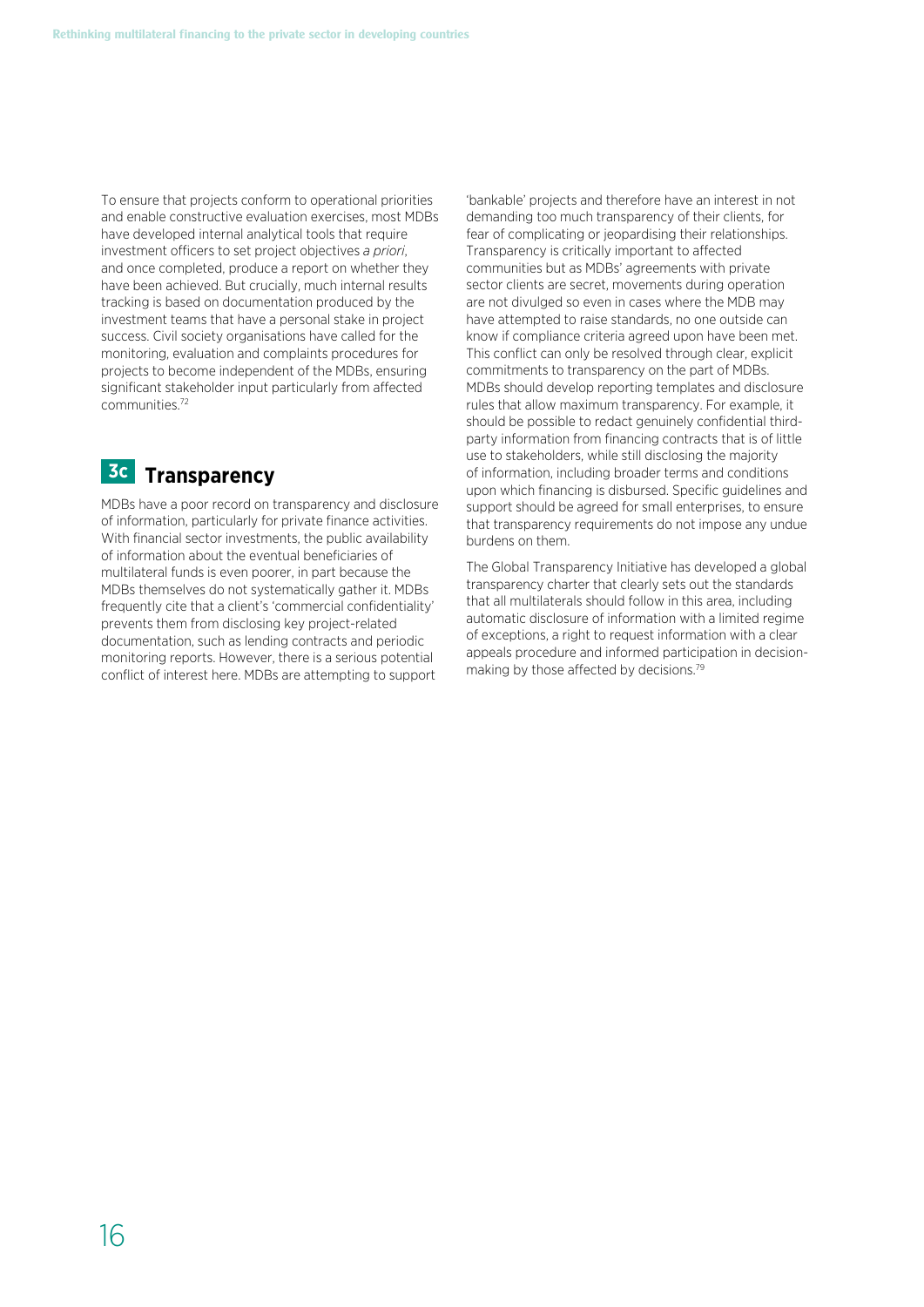# **4. The growth of 'arms-length' financing**

This study has not focussed on complaints or other formal accountability procedures, though their absence, or incompleteness and difficulty of use continue to be major concerns.80

The growth in multilateral financing to the private sector has included a surge in 'arms-length' financial sector investments, which are investments conducted by financial intermediaries, with little involvement of the MDB in project selection or monitoring. There are two main types. First, investments in private equity funds and multidonor funds that buy shares in businesses in developing countries. Second, credit lines to commercial banks which then lend it on to private companies, including small and medium-sized enterprises. The modalities for this kind of finance are shown in Box 6.

**Growth of 'arms-length' financial sector investments through financial intermediaries accounts for a large share of the recent increase in multilateral financing to the private sector.** The IFC's committed portfolio of financial sector investments has grown sevenfold in the last five years, from \$1.7 billion in 2004 to \$12.3 billion in 2008, with the number of projects doubling.<sup>81</sup> Between 1994 and 2006, its financing in support of SME growth in "frontier countries" alone (characterized as either lowincome or high-risk) expanded from \$33 million to \$497 million.82 Similarly, the ADB had a committed portfolio of 40 private equity funds with a total approved value of \$676.4 million by the end of 2007, 50 percent of which have been approved since 2003.<sup>83</sup>

The rationale for this surge was to service private companies in sectors and regions that do not have direct access to multilateral financing, lower the administrative cost of finance, and support the development of financial markets and institutions in developing countries. More broadly, operational strategies that focus on financial sector investments are based on the notion that developing countries need strong and robust financial markets to protect themselves against external shocks, and to respond efficiently to demands for credit and finance from local businesses. While the goal of building local savings and investment is laudable, it is not immediately clear that MDBs are the best vehicles for this, particularly as there are a number of areas of concern with how MDBs have used financial intermediaries in practice.

**The failure of MDBs to clearly define the development objectives of their investments is worrying given the delegated nature of arms-length finance.** Whereas direct financing involves a single financing contract associated

• Does not itself select, appraise, or monitor the private companies that ultimately receive its funds, as these tasks are delegated to the financial

• Requires financial intermediaries to periodically report on the financial performance of sub-projects and notify any serious breaches of environmental

intermediary.

and social standards.

#### **Box 6**

#### **Intermediary Finance**

In this financing arrangement, the multilateral development bank,

- Provides capital either in the form of debt or equity - to a financial intermediary, which invests the funds in multiple sub-projects.
- Does not predetermine the exact use of funds beyond stipulating broad geographic and sectoral parameters.

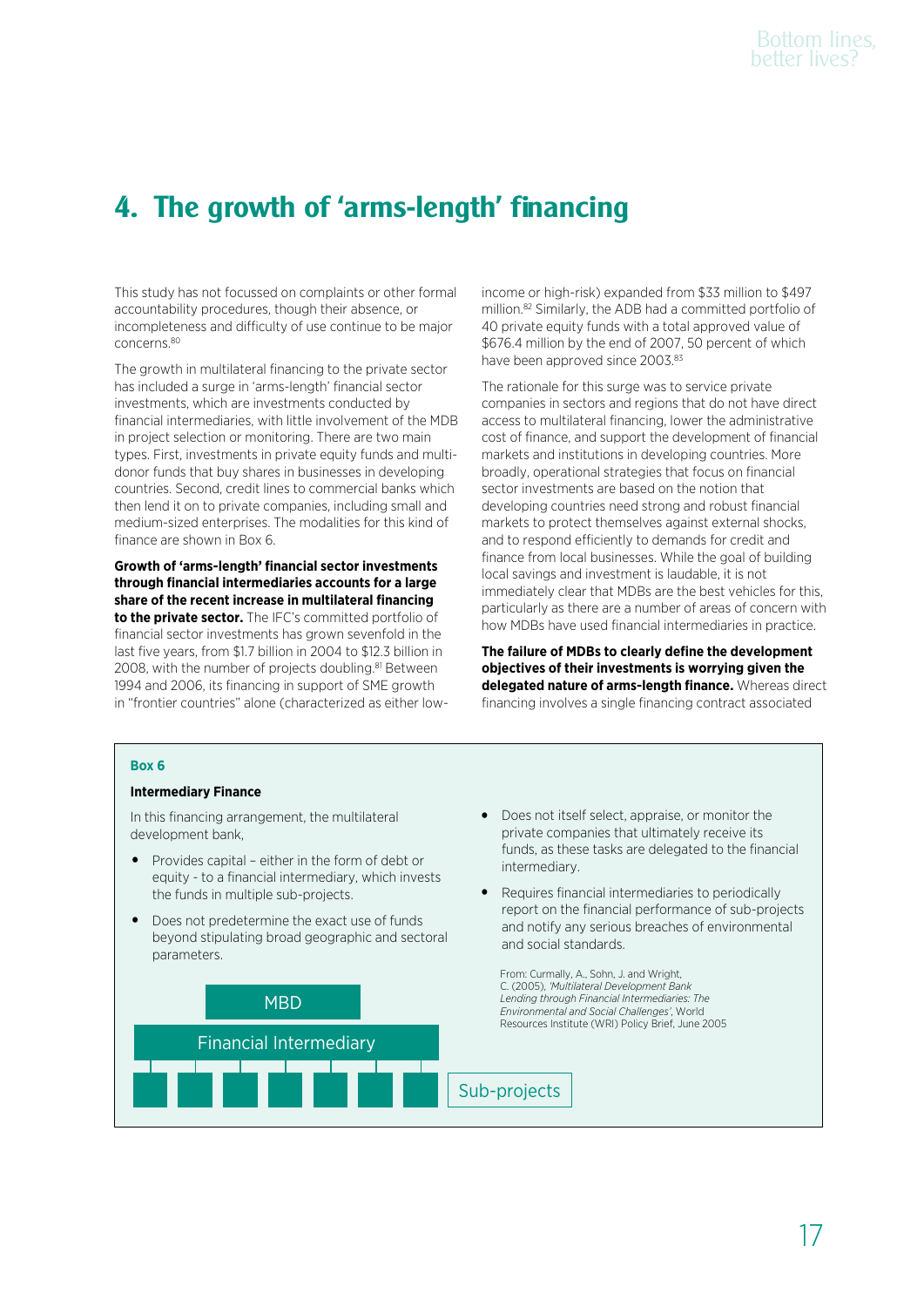with a single project, intermediary finance involves multiple investments over a long time-scale. To achieve the returns demanded by shareholders, fund managers and loan officers often adjust their investment strategies according to changes in the market environment.<sup>84</sup> Therefore, not only does the corporate structure of a private equity fund or a commercial bank prevent a single shareholder or debt-financier from prescribing the exact use of funds, it also becomes challenging for MDBs to predict deal flows and evaluate the development impact of the investment.<sup>85</sup> Despite this, MDBs tend to take a 'hands-off' approach to financial intermediaries. In the case of the ADB and EIB, evaluation studies found significant weaknesses in the way investments are justified and measured.<sup>86</sup>

## **The analytical tools and methodologies used to evaluate the development outcomes of direct financing projects cannot be easily applied to intermediary financing, leaving serious gaps in MDB procedures.**<sup>87</sup>

While the IFC and the EBRD have given more attention to financial sector investments in recent revisions of environmental and social lending policies, there is a real sense that this financing modality is ill-suited to meeting the standards for information disclosure, development results tracking, and accountability expected of MDBs. Whereas investment officers are obliged to produce and publicly disclose project documents during the appraisal stage that identify what the project is expected to achieve, financial intermediaries do not disclose such information. In some cases, a lack of analytical tools and internal capacity prompts MDBs not to demand information on the development impact of sub-projects at all. The ADB noted that there is no independent review of financial intermediaries after financing has been approved, making it difficult to assess environmental and social performance.<sup>88</sup>

## **Considering the large amount of multilateral financing provided to financial intermediaries, this part of the MDB investment portfolios is poorly monitored and is based almost exclusively on self-reporting.**89 Financial intermediaries are not typically required to provide information on sub-projects beyond customary data on financial performance and assurances that sub-projects comply with environmental and social standards. In 2003, a major evaluation study by the IFC's Compliance Advisor Ombudsman (CAO) found that the IFC had lost sight of the development impact of sub-projects during the rapid growth of its financial sector portfolio. 90 In 2008, a study by the Independent Evaluation Group of the World Bank concluded that little had changed: "IFC's environmental and social management capacity and approach for financial institutions has not kept pace with the increase

in funding during the last five years." <sup>91</sup>

Monitoring has been found to be particularly lacking at the ADB, whose investments in private equity funds have surged in recent years. A recent internal evaluation found that "there seems to be no regular internal ADB assessment, reporting, or focussed management of reputational, environmental, or other nonfinancial risks [for investments in Private Equity Funds]." 92 The EIB noted that unsuccessful projects in its Global Loans Programme were often associated with "weak monitoring of financial intermediaries, particularly after allocation, as well as arrangements for using interest subsidies that are too complex and whose application was not properly monitored."93

The activities of various financial sector capitalisation programmes – undertaken by MDBs in response to the financial crisis – are very unclear. Both the IFC and the EBRD will administer large funds on behalf of donor governments. Beyond statements saying that programmes will facilitate equity purchases in banks, many of them foreign-owned, there is little information on which criteria will be used to determine the destination and size of bail-out funds, and on what terms and conditions.94

## **There is evidence that the environmental and social performance of financial sector investments by**

**MDBs is consistently low.** According to the World Bank's Independent Evaluation Group (IEG), the overall environmental and social performance of IFC's financial sector investments has in recent years declined.<sup>95</sup> Low performance was most apparent among financial sector investments in Sub-Saharan Africa. This was attributed to weak environmental and social commitment and management capacity by financial intermediaries, and poor reporting of the environmental and social effects of subprojects. However, poor capacity cannot always be attributed to resource scarcity. Given that half of the IFC equity investments in "frontier countries" are with larger financial intermediaries which have assets over US\$1 billion, a 2008 IEG evaluation argued that there is little reason for them not to have developed adequate internal environmental management systems, including a designated staff person to conduct rudimentary environmental and social due diligence and monitor subproject performance. 96

Evidence from MDBs also suggests that the financial performance of financial sector investments has been mixed at best. The EBRD observes that while the financial performance of investments in financial institutions has tended to lag behind that of its direct-lending portfolio, it has in recent years caught up. 97 Relative to equity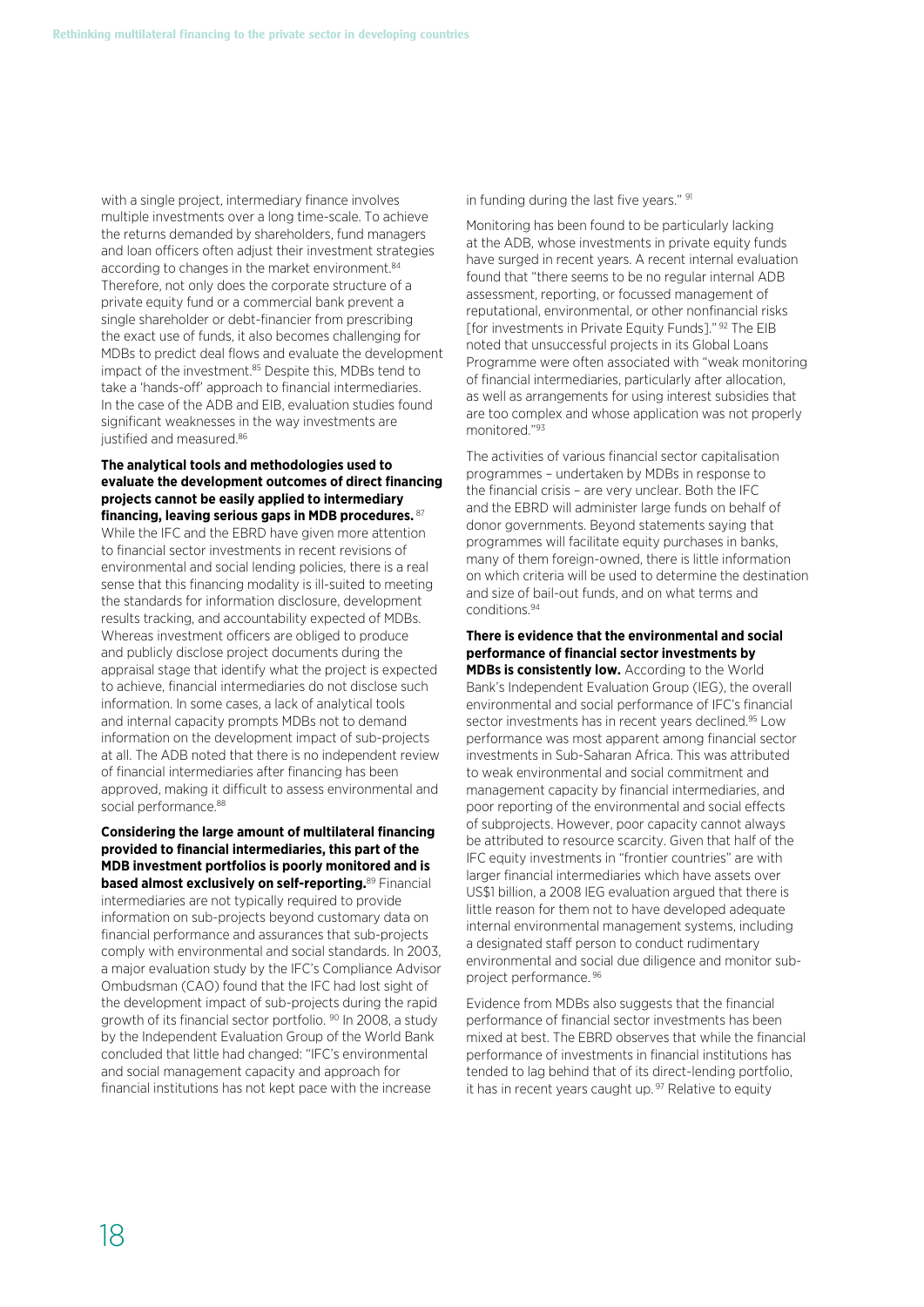investments, 51 percent of companies and financial institutions in which IFC bought a stake between 1990 and 2002 ended up having a negative financial return, the primary criteria for selecting projects. As for the ADB, an evaluation study of private equity funds found the financial performance of funds financed by the ADB to have "been low and highly skewed." <sup>98</sup>

**One way of resolving the above problems would be for MDBs to only invest in financial intermediaries that are, by their very nature, likely to have high development impacts.** Again, this approach would recognise that not all financial intermediaries are the same. Some are more likely to support small and medium enterprises, work in areas where development impacts are higher, or have high social and environmental standards or community links as

part of their business model. Subsidiaries of foreign banks sometimes prefer to work with foreign companies or with the larger and better established local ones, while local banks may be more open to increasing their exposure to smaller indigenous businesses. In some instances, this approach has already been adopted, where MDBs have invested in micro-credit institutions, rural credit institutions and so on. For example the EIB can set specific guidelines for intermediaries which may exclude certain sectors, require intermediaries to provide long term loans only, restrict the maximum size of sub-loans so as to ensure access for smaller firms, or require intermediaries to apply certain environmental and social standards. However, this approach is not yet the mainstream of MDB activities in this area.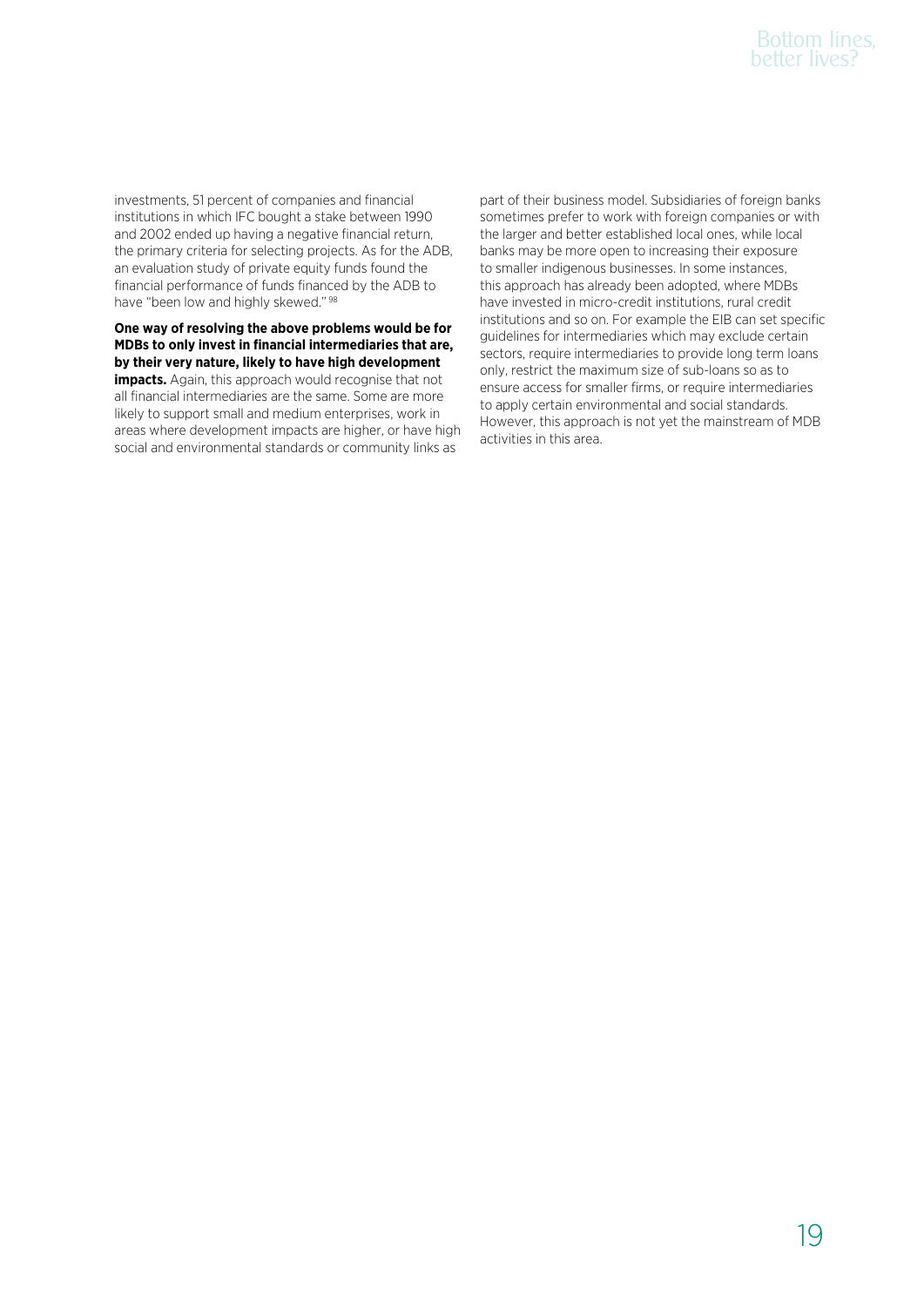# **5. Conclusions and recommendations**

**It is clear that the basis for MDB lending to the private sector needs to be fundamentally rethought.** Two principles should be the foundation for change. First, MDBs should support, not undermine democratically owned national plans and strategies. Second, they should focus their contribution to national efforts on activities that maximise their impacts on poverty reduction and environmentally sustainable development, and should uphold internationally agreed norms and standards. To do this they should support the development of nationally and regionally owned institutions that can adopt many of the roles currently played by MDBs. This will mean helping existing national and regional bodies to improve themselves, for example in their governance, accountability and safeguards. Over time, this is likely to lead to a reduction in the role and scope of international bodies.

In the short term, the following changes would help to ensure that the private sector operations of MDBs have a better impact on reducing poverty, protecting human rights and sustaining a healthy environment in developing countries.

**Ensure MDBs have a clear sustainable development and poverty reduction mandate, and pursue an approach to private sector development that delivers maximum benefit to the poor.** This will require MDBs to be more explicit about the outcomes they are hoping to achieve through their private sector activities. It would make sense for these to be based on contributing to the achievement of internationally agreed norms and targets. To do this they should:

- Re-examine their articles of agreement, or other legal founding documents, to ensure that they orient the institution towards supporting sustainable development and poverty reduction in the countries in which they operate. This will cause particular problems for the EIB, which has two contrasting objectives – supporting external countries and promoting European business interests. In the short term, the simplest way to prevent these objectives conflicting would be to hive-off EIB operations in developing countries, and transfer them to a different institution, with a clear development mandate.
- Publicly recognise that they are subject to international law and standards, and accountable to citizens of the countries in which they operate for upholding these. A clear first step would be to sign up to all international human rights, environmental and

other relevant agreements.

- Rethink their approach to technical assistance (TA), including whether it is appropriate for MDBs to be developing such large TA programmes – a better alternative would be to support national or regional providers, or to allow recipients to select the assistance they require rather than providing MDB assistance free of charge.
- Adopt an approach that focuses on supporting a strong and diverse national private sector, tailored to specific country circumstances, rather than promoting a uniform approach which prioritises attracting foreign capital.

## **Ensure that MDB private sector activities only focus on areas where development benefits are high, and where private finance is weak. To do this they should:**

- Reorient their operations to ensure that investment decisions are made on the basis of the scale of the environmental and social returns. Achieving a positive financial return should become treated only as a minimum pre-condition for investment. This will require a significant change in MDBs, including re-examining their attitudes to and assessment of project risks, abandoning the strategy of 'following the market,' and not relying on a project-driven model. It will also mean urgently reviewing policies, incentives, structures and procedures to ensure that any bias against investments in smaller, poorer countries, and in small and medium sized companies are removed.
- Adopt a strong policy and institutional bias in favour of investments in sectors and areas where sustainable development will be greatest. They should also seek to promote private sector development in areas where development benefits are high but which financial markets regard as too long term, risky or profitable enough. This would mean, for example, not financing fossil fuel energy and focussing instead on clean, renewable energy.
- Clearly identify and publicly disclose the specific development benefits before financing is committed. Methodologies for reporting and tracking project performance rarely use indicators that directly correlate with poverty reduction, such as access to basic services among the poor. In particular, it is always important to disaggregate impacts by gender.
- Sign up to the Global Transparency Initiative's global transparency charter.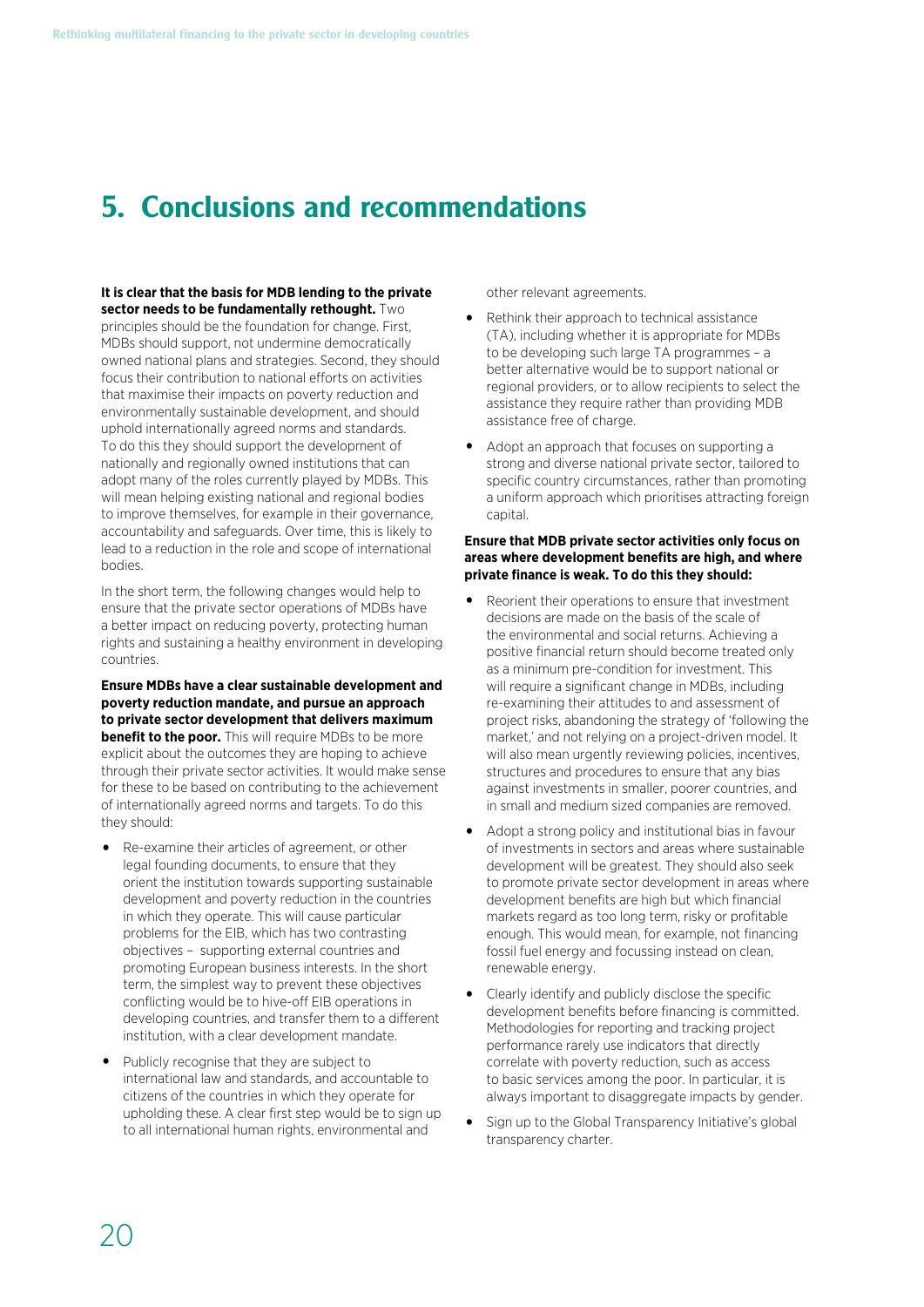**Rethink their approach to financial intermediaries, to support strong, locally owned institutions that are focussed on responsibly providing financial services to the poor, and supporting sustainable development.**

- It is likely to be more effective to work through financial intermediaries to provide financial services to the poor, and to those SMEs whose activities are likely to help reduce poverty. Supporting the development of locally owned institutions which have poverty reduction and sustainable development as part of their mandate and core objectives will also strengthen national financial sectors so that they ensure that financial services are available to the poor, and to companies with strong development benefits to their activities.
- However, unless financial intermediaries are carefully chosen, and meet clearly defined requirements, there can be little guarantee that their activities will

benefit the poor or promote sustainable development. Therefore, MDBs should have a clear set of criteria that financial intermediaries must meet in order to receive funding. These should include:

- Having sustainable development, or providing services to benefit the poor as their core goals. For example, certain cooperatively owned financial institutions with clear ethical principles exist or could be supported in many countries.
- Having clear environmental and social safeguards, based on international norms for all their lending.
- Acting as responsible taxpayers by complying in both letter and spirit with the tax laws and regulations of the country.99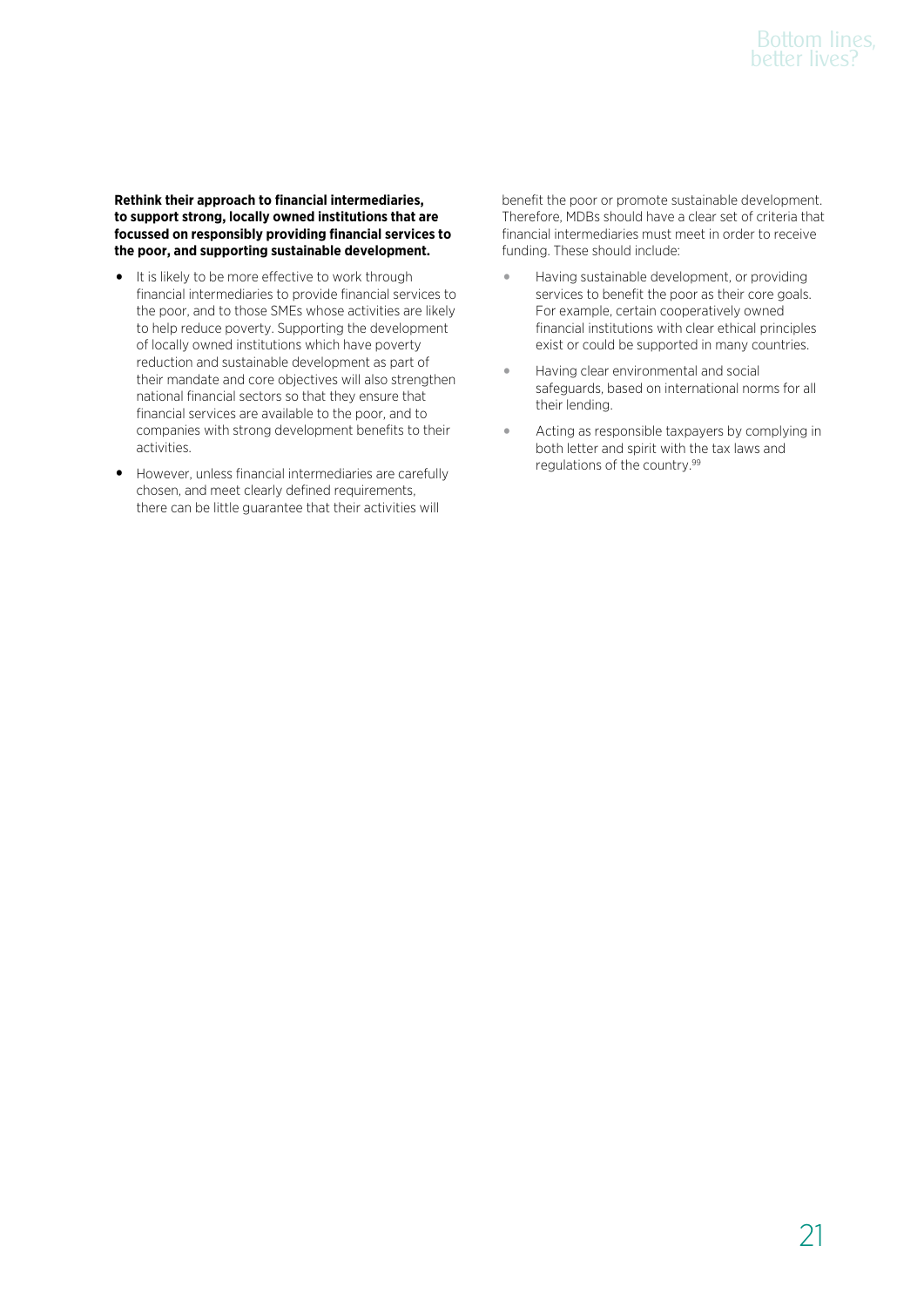## **References**

- 1 International or regional inter-governmental agencies such as the World Bank or African Development Bank.
- 2 See annual report 2009, http:// www.ifc.org/ifcext/annualreport. nsf/AttachmentsByTitle/AR2009\_ AtAGlance/\$FILE/AR2009\_AtAGlance.pdf.
- 3 *Global Development Finance* 2009, World Bank, Washington DC.
- 4 There is one other part of the World Bank Group that has important private sector impacts, but which is not covered by this paper: the Multilateral Investment Guarantees Agency (MIGA). MIGA provides insurance against political risks for private companies in developing countries.
- 5 The European Investment Bank (EIB) is an EU institution and predominately provides financing to EU member states. Its governance structure and financing operations are therefore quite different, also reflected in the fact that EIB employees must be nationals of one of the member states and be fluent in at least two or three of the EU's official languages. As a result it is not commonly referred to as an MDB alongside these other institutions. But given the growth of its non-EU investment portfolio, including private sector investment, it has been included in this discussion paper.
- 6 BWP calculation, based on IFC data from February 2009:http://go.worldbank.org/
- 7 htp://www.iadb.org/aboutus/ howWeOrganized.cfm?lang=en
- 8 Important principles for reforming governance structures applicable to all MDBs are set out in the South Centre paper Reform of World Bank Governance Structures (2007).
- 9 For further information see http://www. brettonwoodsproject.org/art-531792 and http://www.brettonwoodsproject.org/art-557489.
- 10 It is also embedded in several international conventions such as the Convention on Biodiversity.
- 11 It states, "no relocation shall take place without the free, prior and informed consent of the indigenous peoples concerned and after agreement on just and fair compensation and, where possible, with the option of return." The Declaration on the Rights of Indigenous Peoples was adopted by the General Assembly on Thursday September 13, by a majority of 144 states in favour, 4 votes against (Australia, Canada, New Zealand and the United States) and 11 abstentions (Azerbaijan, Bangladesh, Bhutan, Burundi, Colombia, Georgia, Kenya, Nigeria, Russian Federation, Samoa and Ukraine).
- 12 The EBRD, though including FPIC in its

environmental and social policy, defines it in extremely limited terms - all that is required is community 'involvement' – see http:// www.bicusa.org/en/Article.10943.aspx

- See for example: ADB (http://www.adb. org/Documents/Reports/Charter/default. asp), IFC (http://www.ifc.org/ifcext/about. nsf/Content/ArticlesOfAgreement), IADB (http://www.iadb.org/leg/documents/ pdf/convenio-eng.pdf), AfDB (http:// www.afdb.org/fileadmin/uploads/afdb/ Documents/Legal-Documents/30718627- EN-AGREEMENT-ESTABLISHING-THE-AFRICAN-DEVELOPMENT-BANK-6TH-EDITION.PDF)
- 14 For example the EIB's mandate in Asia and Latin America, in part includes a mission to include EU presence in the region by for example augmenting investment from European companies.
- 15 Counterbalance, 'Clarification on the European Investment Bank's role in Ethiopia's Gibe 3 Dam', 5 June 2009: http:// www.counterbalance-eib.org/component/ option,com\_datsogallery/Itemid,98/ func,detail/id,114/
- 16 Counterbalance (2008) *The Gilgel Gibe Affair: An analysis of the Gilgel Gibe hydroelectric projects in Ethiopia.*
- 17 Ibid.
- 18 International Rivers (2010) 'Ethiopia dam suffers tunnel collapse days after inauguration.'
- 19 International Rivers (2009) 'African NGOs Call on African Development Bank Not to Fund Ethiopia's Gibe 3 Dam.'
- 20 International Rivers (2009) 'The dam that divides Ethiopians.'
- 21 http://www.oecd.org/document/22/0,3343 ,en\_2649\_3236398\_36074966\_1\_1\_1\_1,00. html
- 22 *Better Aid: A Civil Society Position Paper for the 2008 Accra High Level Forum on Aid Effectiveness* http://betteraid.org/index. php?option=com\_content&task=view&id=88 &Itemid=26
- 23 24 http://www.christianaid.org.uk/images/ private-sector-report.pdf
- Where the export of natural resources leads to an overvalued exchange rate, harming exports in other sectors of the economy, and making imports cheaper.
- 26 See, for example, Robinson et al. (2006) 'Political foundations of the resource curse,' *Journal of Development Economics* 79 (2006) 447– 468.
- 27 Hazell, P. and B. Hojjati (1995) "Farm / Nonfarm Linkages in Zambia". *Journal of African Economies*, 4(3): 406-435, quoted in DFID *Growth and poverty reduction: the role of agriculture* (2005).
- 28 Greenpeace (2009) 'World Bank withdraws loan to Brazilian cattle giant.' http://www. greenpeace.org/international/press/ releases/world-bank-withdraws-bertinloan-130609
- 29 IFC (2006) *Summary of Proposed Investment*; Greenpeace (2009) *Slaughtering the Amazon*; email communication with IFC staff.
- 30 Internal evaluations cited in: Gabriel Elizondo (15 October 2008) 'World Bank loan 'threatens Amazon.'' *Al Jazeera*: http://english.aljazeera.net/news/ americas/2008/10/20081013202631620827. html.
- 31 IFC statements cited in: ibid.
- 32 Brazilian Forum of NGOs and Social Movements (2007), cited in: 'IFC: Cowboys in the Amazon', *Bretton Woods Update* 55 (2007). http://www.brettonwoodsproject. org/art-552157.
- 33 Greenpeace (2009) 'World Bank withdraws loan to Brazilian cattle giant.
- 34 Sierra Club (2007) *Analysis of and Recommendations on the Proposed Bertin Project and IFC Investments in the Livestock Sector*, cited in: cited in: 'IFC: Cowboys in the Amazon', *Bretton Woods Update* 55 (2007). http://www.brettonwoodsproject.org/art-552157
- 35 IFC (2006) *Environmental and Social Review Summary*. http://www.ifc. org/ifcext/spiwebsite1.nsf/2bc3 4f011b50ff6e85256a550073ff1c/ e5d88bf12fdb20a685257230006a7545
- 36 Gabriel Elizondo (15 October 2008) 'World Bank loan 'threatens Amazon.'' *Al Jazeera*
- Email communication with IFC staff
- 38 Getting back on the rails: the private sector and development, Christian Aid, 2009, p2, available at: http://www.christianaid.org.uk/ images/private-sector-report.pdf
- 39 Ibid, p14
- 40 Ibid, p 14
- 41 Ibid, p 14
- 42 Private Sector Development Strategy 2000, Asian Development Bank (ADB), p.8, http:// www.adb.org/Documents/Policies/Private\_ Sector/private.pdf
- 43 *The Asian Development Bank: A Problem Institution*, Shalmalii Guttal, Focus on the Global South.
- 44 Evaluation studies frequently state that country strategy papers are not influential enough, or not always used to set projectlevel priorities. Instead, projects are identified according to market demand for IFC financing, and then the project rationale is made to 'fit' with the priorities set in the country strategies.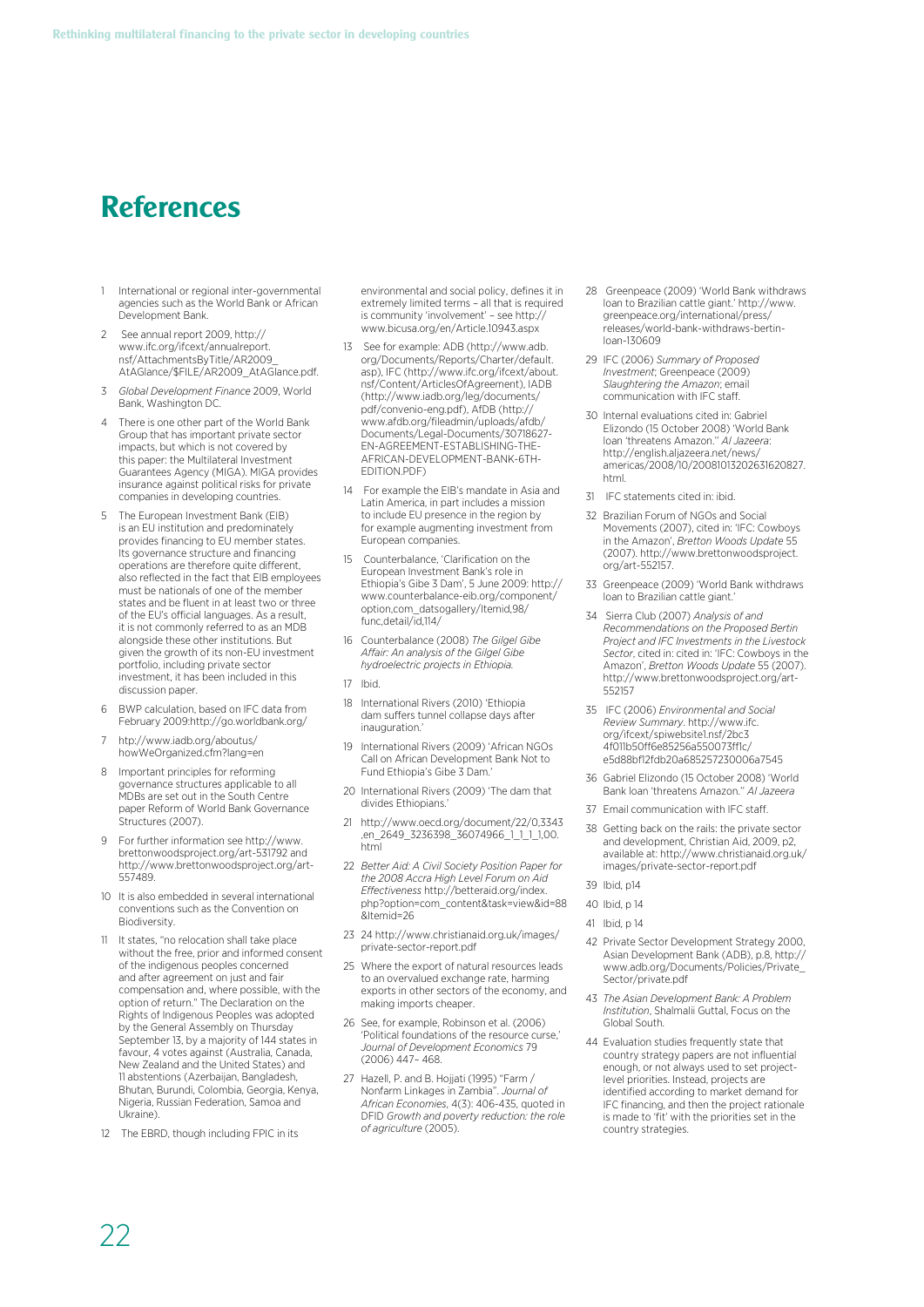## Bottom lines, better lives?

- 45 *Independent Evaluation of IFC's Development Results 2009 - Knowledge for Private Sector Development*, Independent Evaluation Group, World Bank Group, p.31.
- 46 *Independent Evaluation of IFC's Development Results 2009 - Knowledge for Private Sector Development*, Independent Evaluation Group, World Bank Group, p.114.
- 47 Its website contains numerous handbooks that provide guidance on how to communicate the benefits of such reforms and monitor and evaluate progress, as well as advice on how to reform business licensing processes and providing environment, health, and safety advice to businesses.
- 48 *Independent Evaluation of IFC's Development Results 2009 - Knowledge for Private Sector Development*, Independent Evaluation Group, World Bank Group, p.xxiii.
- 49 EBRD website, "About the EBRD", http:// www.ebrd.com/about/index.htm
- 50 http://www.oaklandinstitute.org/pdfs/ LandGrab\_final\_web.pdf
- 51 See for example, ActionAid, 2006: *Real Aid 2: Making Technical Assistance Work* - http://www.actionaid.org.uk/doc\_lib/ real\_aid2.pdf
- 52 *Development Cooperation Report 2005*, OECD DAC, p111 - http://www.oecd.org/doc ument/35/0,3343,en\_2649\_33721\_3605283 5\_1\_1\_1\_1,00.html#TOC
- 53 http://www.brettonwoodsproject.org/art-561813
- 54 *Doing Business' persistent blind spots*, Bretton Woods Project Update, No. 62, September 2008.
- 55 *U-turn on Doing Business: time to withdraw from the knowledge bank?*, Bretton Woods Project, Update 66, June 10 2009.
- 56 http://www.brettonwoodsproject.org/art-565367
- 57 Aldo Calinari, Center of Concern; Rodrik, Birdsall and Subramanian (2005). *If rich countries really cared about development*, International Centre for Trade and Sustainable Development, 2005; *The Least Developed Countries Report 2009*, UNCTAD, United Nations, Geneva: Switzerland, 2009.
- 58 For example, the EBRD found that "negative government behaviour" is often associated with unsuccessful projects in infrastructure, illustrating the significance of a stable policy environment for commercially-oriented projects. (*Annual Evaluation Overview Report for 2008*, European Bank for Reconstruction and Development, June 2008)
- 59 *Some Implications of Multilateral Financing to the Private Sector Without Sovereign Guarantee*, by Elio Londero, ICER Working Paper Series No. 08/2009, May 2009.
- 60 All IFC administered funds.
- 61 The combination of the sluggish pace of project processing and high analysis costs are a major barrier to entry for those sponsors (usually local) which do not have the financial strength to make it through to

the end, as well as a serious constraint for prospective smaller-scale projects. From this standpoint, transaction costs are directly impacting the pursuit of the mandate received from the Governors in 2001 to scale up activity in the Group C and D countries. (*see, Evaluation of the Bank's Direct Private Sector Lending Program, 1995-2003* (RER-03), Office of Oversight and Evaluation (OVE), Inter-American Development Bank (IDB), Washington DC., December 2004)

- 62 *Private Equity Fund Operations*, ADB Evaluation Study, Operations Evaluations Department, Asian Development Bank, (Reference Number: SST: REG 2008-17), July 2008.
- 63 Independent Evaluation of IFC's Development Results 2008, IEG - http:// www.ifc.org/ieg/iedr2008
- 64 *Evaluation of the Bank's Direct Private Sector Lending Program*, 1995-2003 (RER-03), Office of Oversight and Evaluation (OVE), Inter-American Development Bank (IDB), Washington DC., December 2004.
- 65 For example, at the ADB, the lack of transparency in its Private Sector Operations Department about the precise objectives of investments in private equity funds makes it difficult for anyone to exercise oversight to ensure that projects conform to the ADB's mandate. In 2004, an evaluation study produced by the of the IADB's private sector operations concluded that "there is a pressing need, for instance, for an image refurbishment and better communication and management of expectations, and a spelling out of what the implicit "comfort" that comes with Bank involvement can and cannot do." (*Evaluation of the Bank's Direct Private Sector Lending Program, 1995-2003* (RER-03), Office of Oversight and Evaluation (OVE), Inter-American Development Bank (IDB), Washington DC., December 2004.)
- 66 http://go.worldbank.org/X4WTAOR1U0
- 67 For example, in explaining weak performance among nontelecommunications IT projects funded by IFC, its evaluation unit argues that most of them were small operations involving inexperienced sponsors and unclear product competitiveness. (see, *Independent Evaluation of IFC's Development Results 2009 - Knowledge for Private Sector Development*, Independent Evaluation Group, World Bank Group)
- 68 Operations Evaluation Overview Report 2006 - EIB financing in the ACP countries under the Lomé IV Convention, Operations Evaluation, European Investment Bank, 2006.
- 69 Independent Evaluation of IFC's Development Results 2009 - Knowledge for Private Sector Development, Independent Evaluation Group, World Bank Group.
- 70 It may therefore not be surprising that during the ADB's surge in private sector financing between 2000 and 2007, average project size increased 60 percent from \$90 million to \$150 million. (*Annual Report 2007*, Asian Development Bank (ADB), Manila, Philippines, 2007). Similarly, an

evaluation of IFC's portfolio identified "a conscious move by IFC toward larger projects", which tend to be operated by established market players and be exportoriented. (Independent Evaluation of IFC's Development Results 2009 - Knowledge for Private Sector Development, Independent Evaluation Group, World Bank Group)

- Independent Evaluation of IFC's Development Results 2009 - Knowledge for Private Sector Development, Independent Evaluation Group, World Bank Group.
- 72 For example, Bretton Woods Project (2009) 'Are we nearly there? Bridging UK supported funds and a post 2012 climate architecture.'
- 73 Stephanie Fried (2009) 'A "Hands-Off Approach" to High-Risk Finance in the Midst of the Financial Crisis: Multilateral Development Bank and Export Credit Agency Private Equity Portfolios.' NGO Forum on ADB Briefing Paper.
- 74 ADB Operations Evaluation Department (2008) 'Evaluation Study: Private Equity Operations', cited in: Fried (2009)
- 75 Fried (2009)
- 76 *The Financial Express* (2008) ADB to help set up five funds in Asia's clean energy projects': http://www. thefinancialexpress-bd.com/search\_index. php?news\_id=31076&page=detail\_news
- 77 United Nations Development Programme, *Human Development Report 2007/2008*.
- 78 Fried, 2009
- 79 www.ifitransparency.org
- 80 See for example http://www. brettonwoodsproject.org/art-4436
- 81 Independent Evaluation of IFC's Development Results 2009 - Knowledge for Private Sector Development, Independent Evaluation Group, World Bank Group.
- 82 Financing Micro, Small, and Medium Enterprises: An Independent Evaluation o IFC's Experience with Financial Intermediaries in Frontier Countries, Independent Evaluation Group (IEG), Washington DC, 2008.
- 83 *Private Equity Fund Operations*, ADB Evaluation Study, Operations Evaluations Department, Asian Development Bank, (Reference Number: SST: REG 2008-17), July 2008.
- 84 Relative to its Global Loans Program directed at SMEs, the EIB noted that while "the major objective of financing SMEs has been achieved. small enterprises are poorly represented in the portfolio financed by the Bank, in particular because commercial banks prefer larger clients, which have a better risk profile." (Operations Evaluation Overview Report 2006 - EIB financing in the ACP countries under the Lomé IV Convention, Operations Evaluation, European Investment Bank, 2006)
- 85 As the EBRD notes in an evaluation of a private equity fund investment, "postevaluation of private equity funds cannot assess performance with any certainty until the fund has established an investment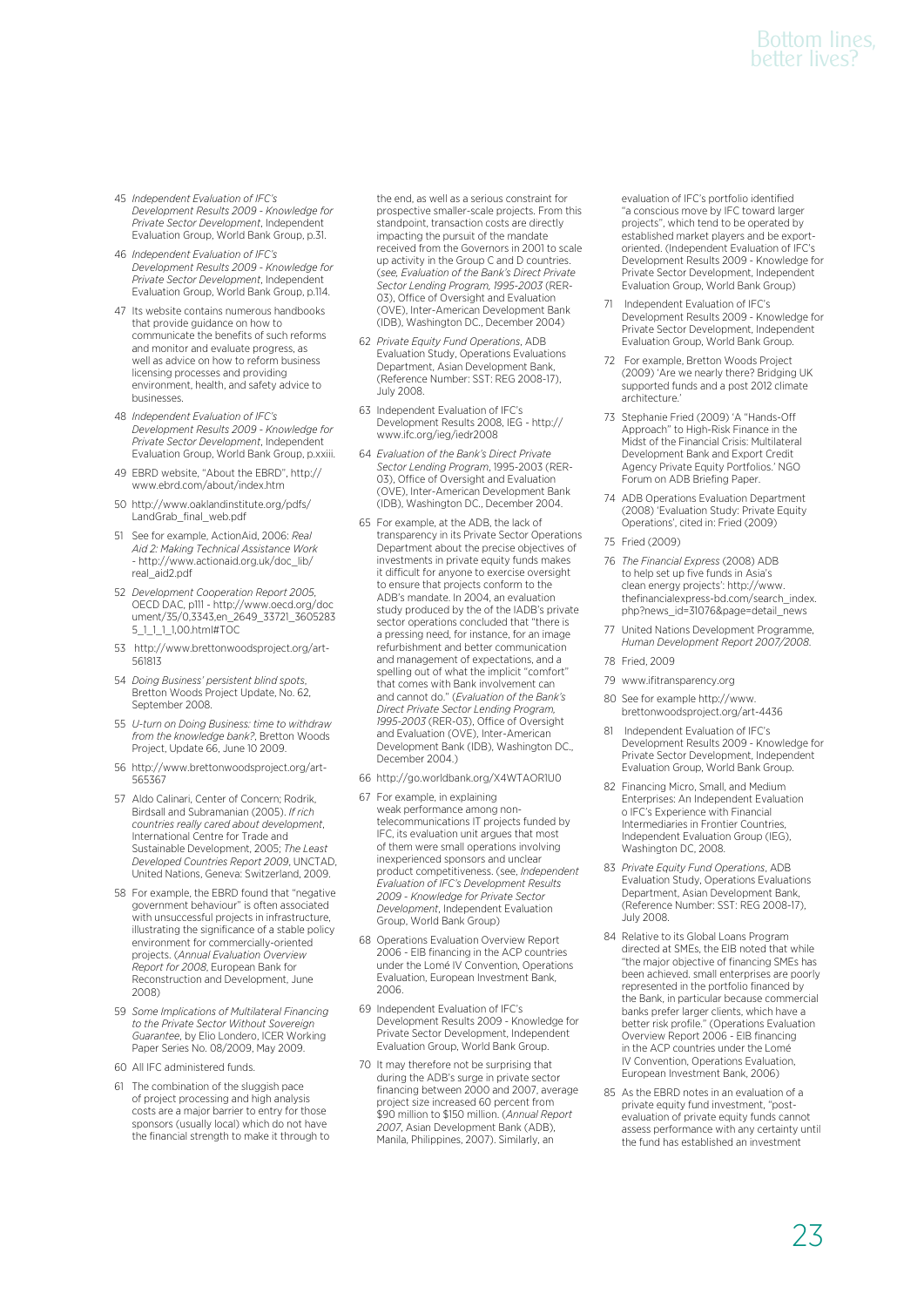and exit record." (*Project Summaries and Lessons – Financial Institutions Projects*, the European Bank for Reconstruction and Development, p.8. Date of Access: August 09 2009. http://www.ebrd.com/projects/ eval/lldfi.pdf)

- 86 At the ADB, the lack of transparency in its Private Sector Operations Department about the precise objectives of investments in private equity funds makes it difficult for the Board to exercise any oversight to ensure that projects conform to the ADB's mandate (*Private Equity Fund Operations*, ADB Evaluation Study, Operations Evaluations Department, Asian Development Bank, (Reference Number: SST: REG 2008-17), July 2008.); The EIB's Global Loans were assessed to poorly evaluate the potential of investments during the project preparation phase, resulting in many investments where the financial intermediary is unable to disburse sufficient funds because of a lack of demand for them in the market place. (Operations Evaluation Overview Report 2006 - EIB financing in the ACP countries under the Lomé IV Convention, Operations Evaluation, European Investment Bank, 2006)
- 87 Already in 2003, a major review of how the IFC applies its environmental and social lending policies (the Safeguard Policies) to financial sector investments noted that "The rapid growth of the proportion of the portfolio in financial intermediaries has outstripped IFC's capacity to conceptualize an effective Safeguard Policy system for financial intermediaries. (*A Review of IFC's Safeguard Policies*, IFCS's Compliance Advisory Ombudsman (CAO), January 2003, p.7)
- 88 *Private Equity Fund Operations*, ADB Evaluation Study, Operations Evaluations Department, Asian Development Bank, (Reference Number: SST: REG 2008-17), July 2008.
- 89 For a comment on the ADB's private equity fund investments, see A "Hands-Off Approach" to High-Risk Finance in the Midst of the Financial Crisis: Multilateral Development Bank and Export Credit Agency Private Equity Portfolios *Featuring the Asian Development Bank and "Clean Energy" Private Equity Funds* Stephanie Fried, Ph.D, NGO Forum on ADB Briefing Paper
- 90 *A Review of IFC's Safeguard Policies*, IFCS's Compliance Advisory Ombudsman (CAO), January 2003, p.44.
- Independent Evaluation of IFC's Development Results 2009 - Knowledge for Private Sector Development, Independent Evaluation Group, World Bank Group.
- 92 The same ADB evaluation noted that the "hands-off approach to investment decisions and difficulties in defining investment restrictions in the fund agreements created problems on a number of occasions with style drift, where the fund manager does not pursue the original investment strategy outlined in the Report and Recommendation to the President and the private placement memorandum, and provided the basis for the Board's approval of the investment." (Private Equity Fund Operations, ADB Evaluation Study, Operations Evaluations Department, Asian Development Bank, (Reference Number: SST: REG 2008-17), July 2008)
- 93 Operations Evaluation Overview Report 2006 - EIB financing in the ACP countries under the Lomé IV Convention, Operations Evaluation, European Investment Bank, 2006.
- 94 http://www.brettonwoodsproject.org/art-564833
- 95 Independent Evaluation of IFC's Development Results 2009 - Knowledge for Private Sector Development, Independent Evaluation Group, World Bank Group.
- 96 Financing Micro, Small, and Medium Enterprises: An Independent Evaluation of IFC's Experience with Financial Intermediaries in Frontier Countries, Independent Evaluation Group (IEG), Washington DC, 2008.
- 97 The EBRD notes that financial sector projects have outperformed projects in other sectors in recent years, as 86 per cent of projects evaluated in the period from 2004 to 2007 achieved a 'satisfactory or better rating' for financial performance. (*Annual Evaluation Overview Report for 2008*, European Bank for Reconstruction and Development, June 2008)
- 98 The nominal financial internal rate of return for private equity fund investment through 2007 was 7.5 per cent, compared to the ADB's average required rate of return of 14.3 per cent. It noted that "unless investors were with a top performing manager, evidence indicates that better returns would have been achieved investing in bonds." (*Private Equity Fund Operations*, ADB Evaluation Study, Operations Evaluations Department, Asian Development Bank, (Reference Number: SST: REG 2008-17), July 2008)
- 99 The OECD has set out guidelines for multinational enterprises on taxation, which could easily be adapted for use by MDBs. *OECD Guidelines for Multinational Enterprises, 2001* – http://www.olis.oecd. org/olis/2000doc.nsf/LinkTo/daffe-imewpg(2000)15-final

#### ActionAid International www.actionaid.org

Bretton Woods Project www.brettonwoodsproject.org

Campagna per la Riforma della Banca

Mondiale www.crbm.org

Christian Aid www.christianaid.org.uk

Eurodad www.eurodad.org

Third World Network www.twnside.org.sg